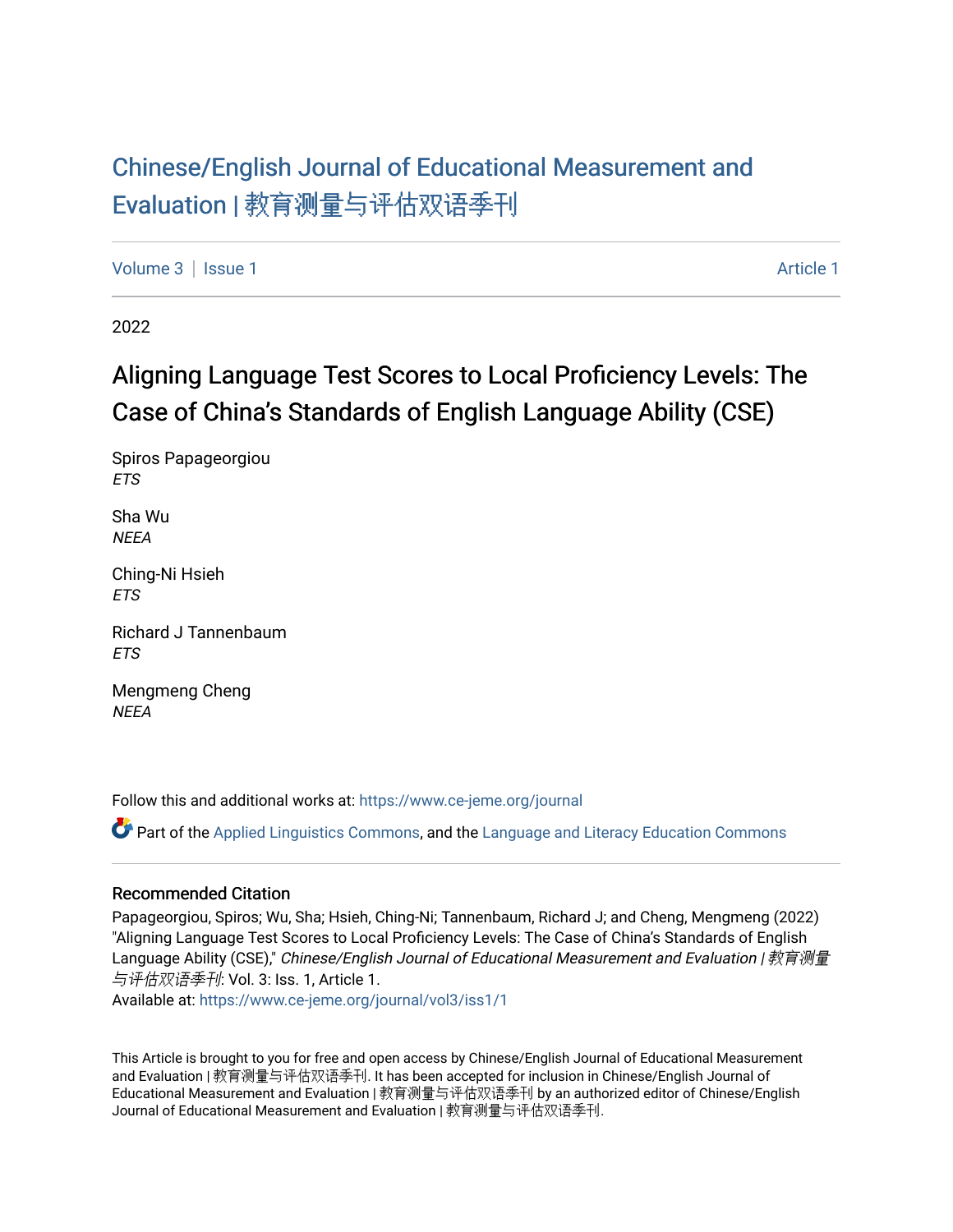# Aligning Language Test Scores to Local Proficiency Levels: The Case of China's Standards of English Language Ability (CSE)

Spiros Papageorgiou<sup>a</sup>, Sha Wu<sup>b</sup>, Ching-Ni Hsieh<sup>a</sup>, Richard J. Tannenbaum<sup>a</sup>, and Mengmeng Cheng<sup>b</sup>

<sup>a</sup>Educational Testing Service

<sup>b</sup>National Educational Examinations Authority (Beijing, China)

#### Abstract

The past decade has seen an emerging interest in aligning test scores to language proficiency levels of external performance scales or frameworks, such as the Common European Framework of Reference (CEFR). Such alignment is ultimately a claim about the interpretation of test scores in relation to external levels of language proficiency. To support such a claim, established procedures should be carefully implemented and documented, and multiple sources of evidence should be collected. This paper demonstrates the steps in building an argument for aligning the scores of an international English language proficiency test to the levels of China's Standards of English Language Ability, or CSE, a localized language proficiency framework for English as a foreign language. Aligning an international examination to a localized framework serves to make the test score more relevant to the intended context of its use. We discuss the contextual issues that should be considered when interpreting test scores in relation to local proficiency levels, given the potential impact of score-based decisions on individuals and institutions. The implications for similar alignment research will also be presented.

## 1 Introduction

Numerical scores typically do not convey direct information about what test takers know and are able to do. To address this issue, language testers have attempted to enhance the meaning of test scores by describing examinee performance in narrative terms, such as performance levels or performance descriptors (Alderson, 1991; Ryan, 2006). Mapping (aligning or linking) test scores to external proficiency levels and descriptors, such as those in the Common European Framework of Reference (CEFR) of the Council of Europe (2001), is a common approach to facilitate the interpretation of test scores (Tannenbaum & Cho, 2014). Another approach is the development of internal, test specific performance level descriptors by "anchoring" exemplar test items to characterize particular score points within a level; hence the term scale anchoring (Beaton & Allen, 1992; Haberman et al., 2011) for describing this procedure.

## Keywords

*TOEFL Junior*® tests; China's Standards of English Language Ability; Standard setting; Cut scores; Alignment; Score interpretation

When external levels and frameworks are relevant to the constructs being measured by a particular test and widely known in the educational contexts where the test is administered, alignment can often make the interpretation of test scores more meaningful (Kane, 2012; Powers et al., 2017). Ultimately, alignment is a claim about the interpretation of test scores in relation to external levels of language proficiency. To support such a claim, established procedures should be carefully implemented and documented, and multiple sources of evidence should be collected.

The widespread use of the CEFR as a reference system around the world led its developer to publish a manual (Council of Europe, 2009) to guide test developers in linking test scores to the CEFR levels. However, contextual issues should be carefully considered when interpreting test scores in relation to external proficiency levels, because of the consequences for both individuals and institutions when making score-based decisions within a specific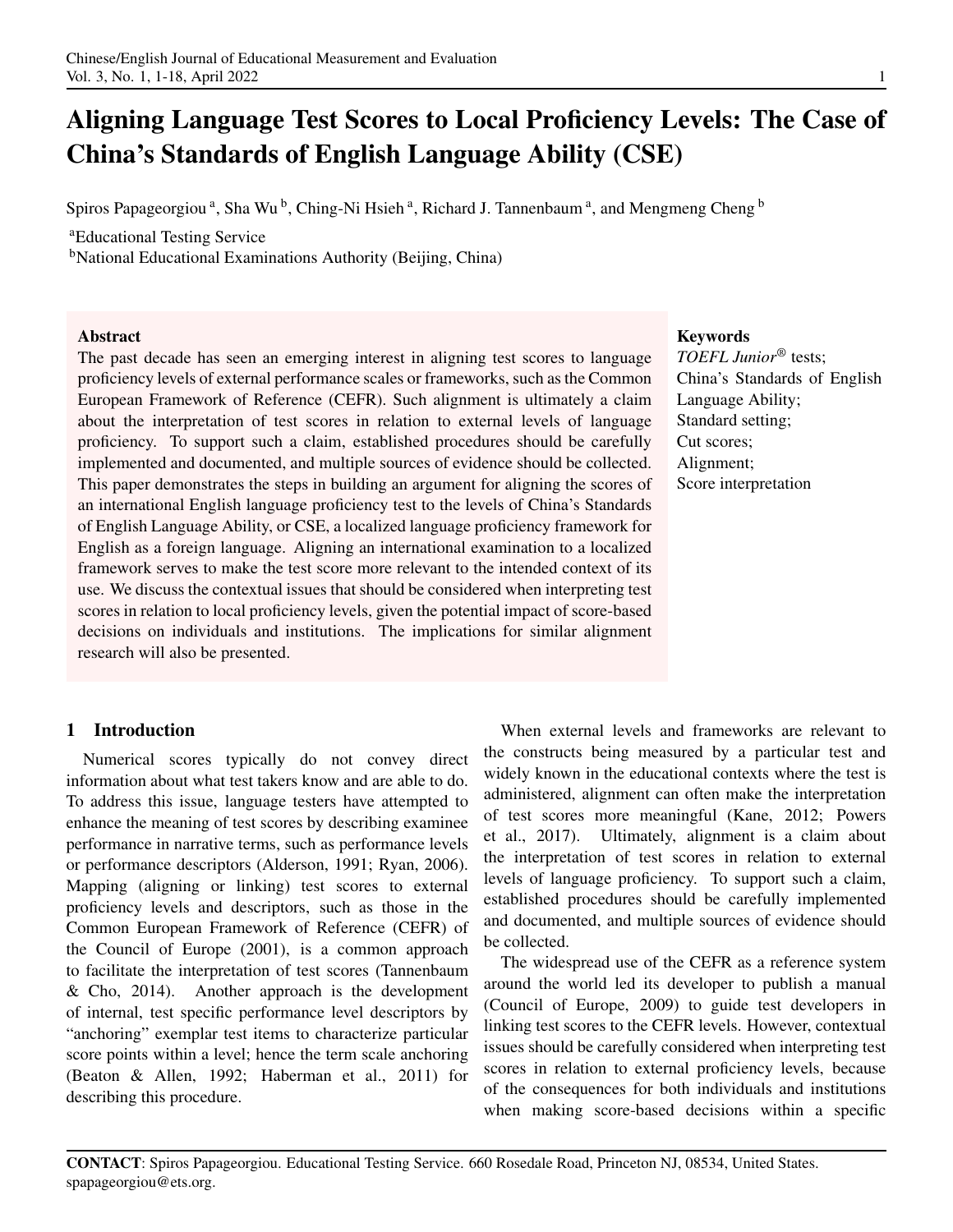educational or social context. Such contextual issues are particularly important in the Chinese educational system, which in recent years witnessed a major development in the conceptualization of Chinese learners' language proficiency with the introduction of China's Standards of English Language Ability (CSE) (National Education Examinations Authority [NEEA], 2018). Released by the Ministry of Education and National Language Commission of China in 2018, the CSE was designed within and for China's specific context of use. The CSE includes comprehensive English proficiency scales covering the full range of learners of English as a foreign language (EFL) in China, built upon a large-scale empirical study (Liu & Wu, 2019).

Recent studies linking scores of international language tests to the CSE levels have focused on adult language learners (e.g., Dunlea et al., 2019; Papageorgiou et al., 2019). This paper adds to the literature by exploring the alignment process in the context of language assessment for young learners through a collaborative research project between ETS and NEEA. Young learner populations have traditionally received less attention than adult learner populations, as often the focus of alignment studies has been on EFL tests used to inform admissions into higher education. However, young learners constitute the largest population of English learners in an educational system.

One issue explored in this study was the extent to which higher CSE levels are relevant for mapping scores of tests intended for young learners. As discussed later, the CSE presents language proficiency in nine levels. The open question for our study was how to accumulate compelling evidence regarding the upper limit of CSE-relevant proficiency for young learners. One way is by gathering evidence of construct congruence, where subject-matter experts evaluate the overlap between the proficiency levels and the test content. Evidence of construct congruence often acts as a gate-way for convening a standard setting panel as part of the alignment process. If the congruence is low, then moving forward with a standard setting study is not warranted. Although such a decision makes sense, nevertheless, when dealing with relatively unexplored populations (young English language learners in China) and relatively new language proficiency frameworks (as is the CSE), challenging evidence from the construct congruence analysis or, conversely, buttressing that evidence with the results of standard setting study seems appropriate—a form of triangulation of evidence. If the two sources converge, that is compelling evidence; if they diverge, that is important evidence establishing

a warrant for deeper investigation to understand the interaction between the population, proficiency levels, and test content. In this way, convening a standard setting panel is not simply a procedural step following a construct congruence study but is a source of validation of the congruence study. This shift in the utility of standard setting panels as part of the overall alignment process, we believe, is important to bring to others' attention and consideration, especially when dealing with less explored populations and framework, and it is the path we followed in the present study.

#### 2 Context of the Research Study

## 2.1 The CSE

In 2014, the State Council of P. R. China issued a document titled "The Implementation Opinions of the State Council on Deepening the Reform of the Examination and Enrollment System." One pressing task, as highlighted in the document, was to develop a foreign language assessment framework to improve the quality of language tests; enhance the communication between teaching, learning, and assessment; and, thus, raise the overall effectiveness and efficiency of foreign language education in China. Against this, the National Education Examinations Authority (NEEA), endorsed by the Ministry of Education, P.R. China, initiated a nationwide project to develop an English language proficiency scale, known as the CSE, which set out to (a) define and describe the English proficiency of the English learners in China; (b) provide references and guidelines for English language test development, either spoken or written. However, in comparison with their European counterparts, English learners and users in China are more prone to use English in an educational context.

The theoretical underpinnings of the CSE include models of language ability such as the Communicative Language Ability (CLA) model (Bachman, 1990; Bachman & Palmer, 1996, 2010), and an action-oriented approach to the description of language use (Council of Europe, 2001). This approach views users and learners of a language primarily as 'social agents' who have tasks (not exclusively language-related) to accomplish in certain circumstances, environments and fields of action. Language use is treated as being composed of the actions performed by individuals and social agents as they develop both general and communicative language competences. Overall, the CSE adopts a use-oriented approach to the description of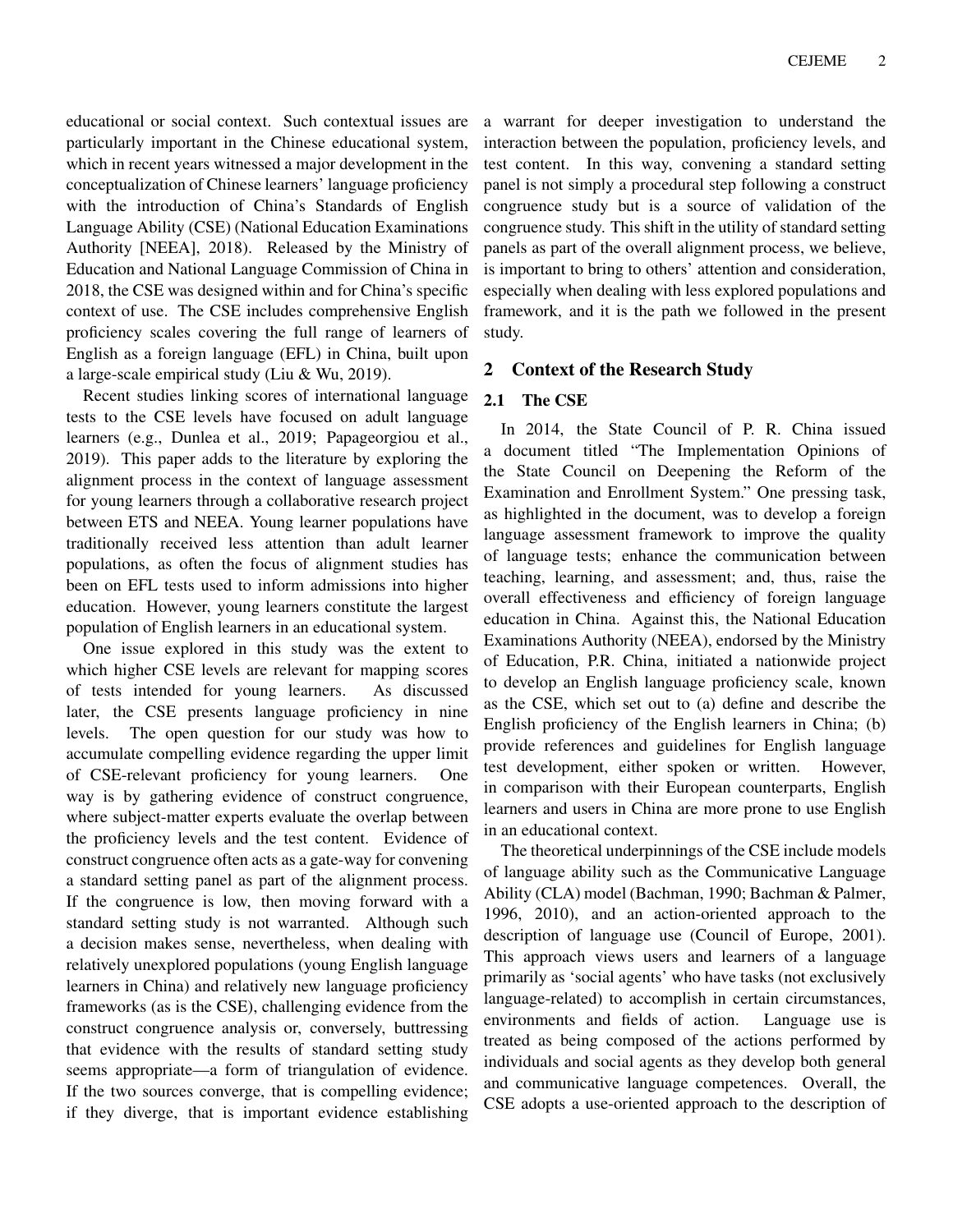language ability. The term use-oriented approach is applied in response to the emergent demand of cultivating the learners' ability to use the language in the real world rather than learning the language as a static body of knowledge. To this end, the CSE treats language ability as a type of dynamic cognitive activity instead of an abstract and static system of rules.

Using the above theoretical basis, the CSE developers formulated a descriptive scheme, in which language ability, the core notion, is further divided into language comprehension (listening and reading), language expression (oral and written), and mediation (translation and interpreting). In congruence with the different functions that communication mainly serves, different subabilities deal with a plethora of texts, including narrative, descriptive, expository, argumentative, instructional, and interactional texts.

The project to develop the CSE was conducted between 2014 and 2017 in three phases. The first phase dealt with collecting descriptors from the literature but also from a database of descriptors generated by students and teachers of different educational levels. In the second phase, the CSE developers used expert and teacher judgments and removed duplicate descriptors, blended similar descriptors, and categorized descriptors into scales for the various subabilities and global language ability. The last phase was composed of two field studies for the finalization of the scaling of the descriptors. In the first field study, all the polished descriptors were randomly spread into different sets of questionnaires, which were then administered to language education experts and classroom teachers as well as learners/users. They reported the extent to which their students (if the participants were teachers) or they themselves (if the participants were learners or users) could perform in relation to each descriptor provided. Based on the results, statistical analyses were conducted to determine the cut-off points of each proficiency level. The second field study, which was smaller in scale, aimed to elicit responses from teachers of various educational stages to the same set of descriptors, so that vertical scaling could be done for the calibration of the cut-off points. Based on the composite analysis of the research results mentioned above, CSE descriptors were scaled into nine levels (CSE 1 through CSE 9) and were arranged in an ascending order from lower proficiency levels to higher ones. For an easier reference, these levels are further grouped into three stages: elementary (CSE 1–3), intermediate (CSE 4–6), and advanced (CSE 7–9). More details about the CSE can be

found in Papageorgiou et al. (2019).

## 2.2 Description of the *TOEFL Junior* Tests

The *TOEFL Junior* tests were developed by Educational Testing Service (ETS), using input from English language educators around the world. The tests measure the English communication skills of students ages 11 or older in English-medium instructional environments. The primary purpose of the *TOEFL Junior* tests is classroom placement and progress monitoring (Gu et al., 2015; Papageorgiou & Cho, 2014). The *TOEFL Junior* Design Framework points out that though some test tasks assess underlying enabling skills, such as grammatical and lexical knowledge, the main emphasis of the tests is the measurement of communicative competence, that is, the ability to use language for communicative purposes (Educational Testing Service, 2019; So et al., 2015).

The Target Language Use (TLU) domain (see Bachman & Palmer, 1996, 2010) for *TOEFL Junior* is divided into three subdomains:

- Social and interpersonal subdomain, where communication takes place in English for social and interpersonal purposes, such as having a casual conversation with classmates
- Navigational subdomain, where communication takes place in English for navigational purposes, for example reading or listening to an announcement or exchanging clarification questions about a school event
- Academic subdomain, where communication takes place in English for academic purposes, for example listening to an academic lecture, or reading academic texts

There are two *TOEFL Junior* tests: the *TOEFL Junior* Standard test, which can be delivered on paper or digitally and the digitally delivered *TOEFL Junior* Speaking test. The *TOEFL Junior* Standard test includes three sections: Listening Comprehension, Language Form and Meaning, or LFM, and Reading Comprehension. Each section is scored on a scale of 200–300, with increments of five points, resulting in a total score of 600–900. The test takes about two hours to complete. The *TOEFL Junior* Speaking test assesses the degree to which students have the speaking skills required by English-medium instructional environments. Test takers wear noise-reducing headphones and speak into a microphone to record their responses to the four speaking tasks. Each speaking task is designed to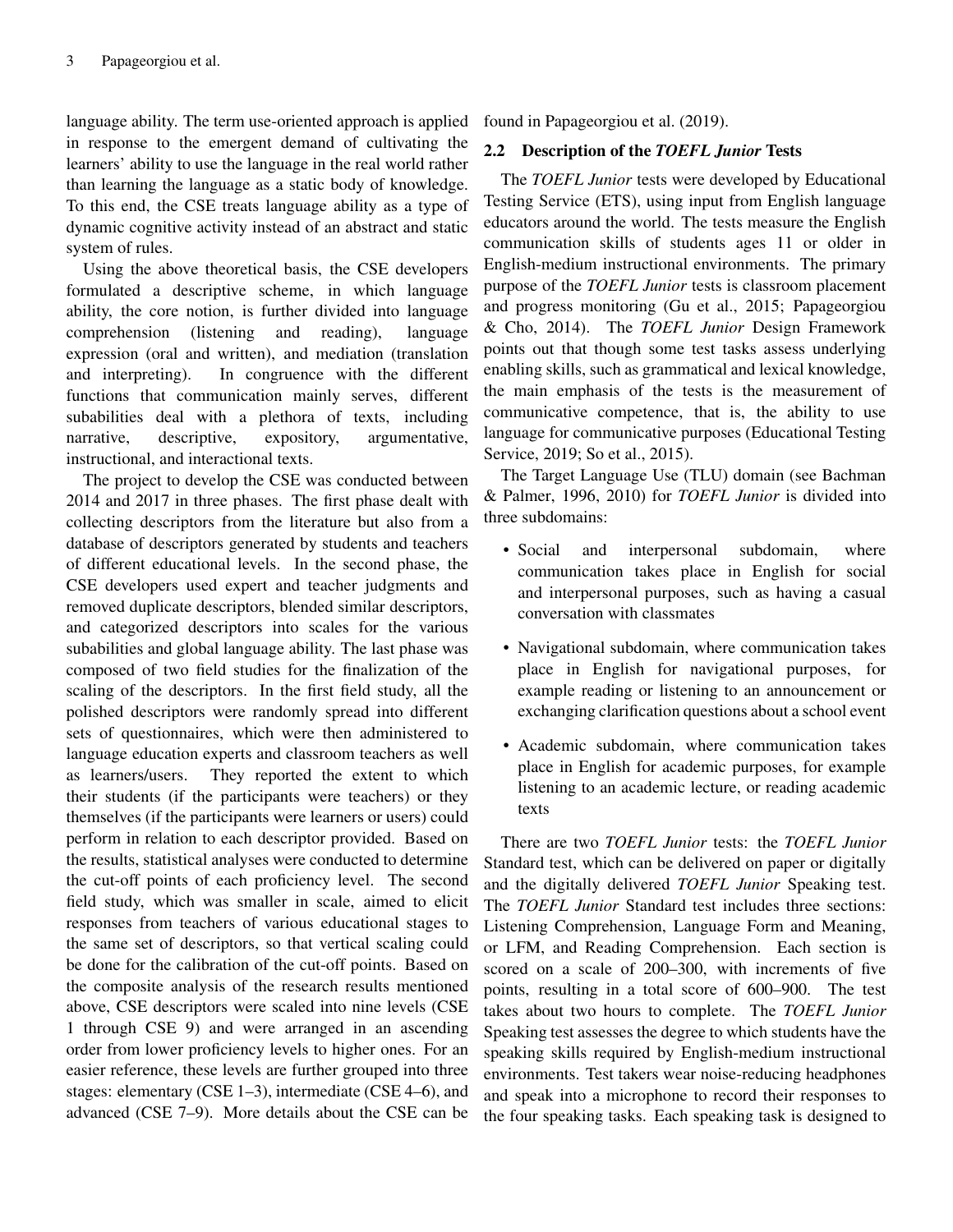measure the test takers' ability to communicate in one of the three TLU subdomains. It should be noted that three out of the four tasks require test takers to understand language input, either written or spoken. This decision was made to measure integrated language skills for communication, thus reflecting language use in the real world. The spoken responses are digitally recorded and sent to the ETS online scoring network to be rated by human raters. Each task is scored using a 0 to 4 scoring rubric. Scores on the *TOEFL Junior* Speaking test are reported on a scale from 0 to 16. To help teachers, students, and parents better understand the meaning of the scores, the scoring rubric is available online<sup>1</sup>.

The score reports of both *TOEFL Junior* Standard and *TOEFL Junior* Speaking contain performance descriptors to facilitate score interpretation. To help stakeholders familiarize themselves with the *TOEFL Junior* item types, sample items are available on the *TOEFL Junior* website<sup>2</sup>.

## 3 Method

To collect sufficient evidence of the mapping of *TOEFL Junior* test scores on the CSE levels, our study included three main components: Investigation of construct congruence, standard setting (score mapping) meeting, and finalization of the official score mapping. The three components are described in detail next.

## 3.1 Construct Congruence

External levels and descriptors cannot be specific to any given test and are likely to suffer from what has been called "descriptional inadequacy" (Fulcher et al., 2011, p. 8); consequently, external level descriptors may not provide information that is directly relevant to test performance. Given this limitation of external levels and descriptors, evidence of "construct congruence" (Tannenbaum & Cho, 2014) is needed first to establish that a test measures language skills in a manner consistent with the way the external levels describe language proficiency (see also the Specification stage in Council of Europe, 2009).

Because external levels and descriptors cannot be specific to any given test, nor can they function as the blueprint for test design, the *TOEFL Junior* tests are not necessarily a point-by-point reflection of the English language skills and expectations presented in the CSE. This lack of point-by-point correspondence is not a limitation of the tests, but it does mean that evidence is needed regarding

where and for which levels of the CSE the content of the test is considered adequately aligned before engaging in a standard-setting process to conduct score mapping (Council of Europe, 2009; Tannenbaum & Cho, 2014). Therefore, before convening the standard-setting meeting, we reviewed sample test forms and other materials related to the design and intended difficulty of the test that are available on the *TOEFL Junior* website. Based on this review, 32 CSE scales (eight per test section) were found to be the most relevant to the *TOEFL Junior* test content. These were used for the definition of borderline students during the standard setting meeting (described in the next section). In addition, the initial construct congruence analysis suggested that the focus of the score mapping study should be on levels 2 to 6, with the caveat, as discussed in the Introduction section, that the upper limit of CSE-relevant proficiency for young learners was an open question for our study. It should be noted that the Organizational Competence scales were found to be the most relevant ones for the Language Form and Meaning section of the *TOEFL Junior* Standard test. To further investigate construct congruence between the CSE levels and the *TOEFL Junior* tests, two members of the authoring team reviewed the test form to be used in the standard setting meeting and identified the CSE descriptors from levels 2 to 6 that are more closely aligned with the test content. The two researchers examined the *TOEFL Junior* Standard test form used in this study, as well as the tasks and scoring rubrics for the *TOEFL Junior* Speaking test and reached consensus on the selected descriptors.

## 3.2 Standard Setting Meeting

After construct congruence was established, a minimum score (cut score) on the tests needed to be identified for each CSE proficiency level. The cut score was intended to indicate the lowest point on the test score scale that test takers demonstrate performance according to a specific CSE level. Cut scores were established following a recognized standard setting process (Cizek & Bunch, 2007).

In preparation for the standard setting meeting, we collected item-level response data and score distribution information on one *TOEFL Junior* Standard test form and one *TOEFL Junior* Speaking test form, which were used by the panelists during the standard setting meeting. The *TOEFL Junior* Standard data were collected from 20,182 test takers world-wide who took the test form used for standard setting; 751 of the 20,182 test takers were located in China. The mean total scale score for the overall group was 734.29, whereas the mean total score for the test takers

<sup>&</sup>lt;sup>1</sup>https://www.ets.org/toefl\_junior/scores\_research/speaking

<sup>&</sup>lt;sup>2</sup>https://www.ets.org/toefl\_junior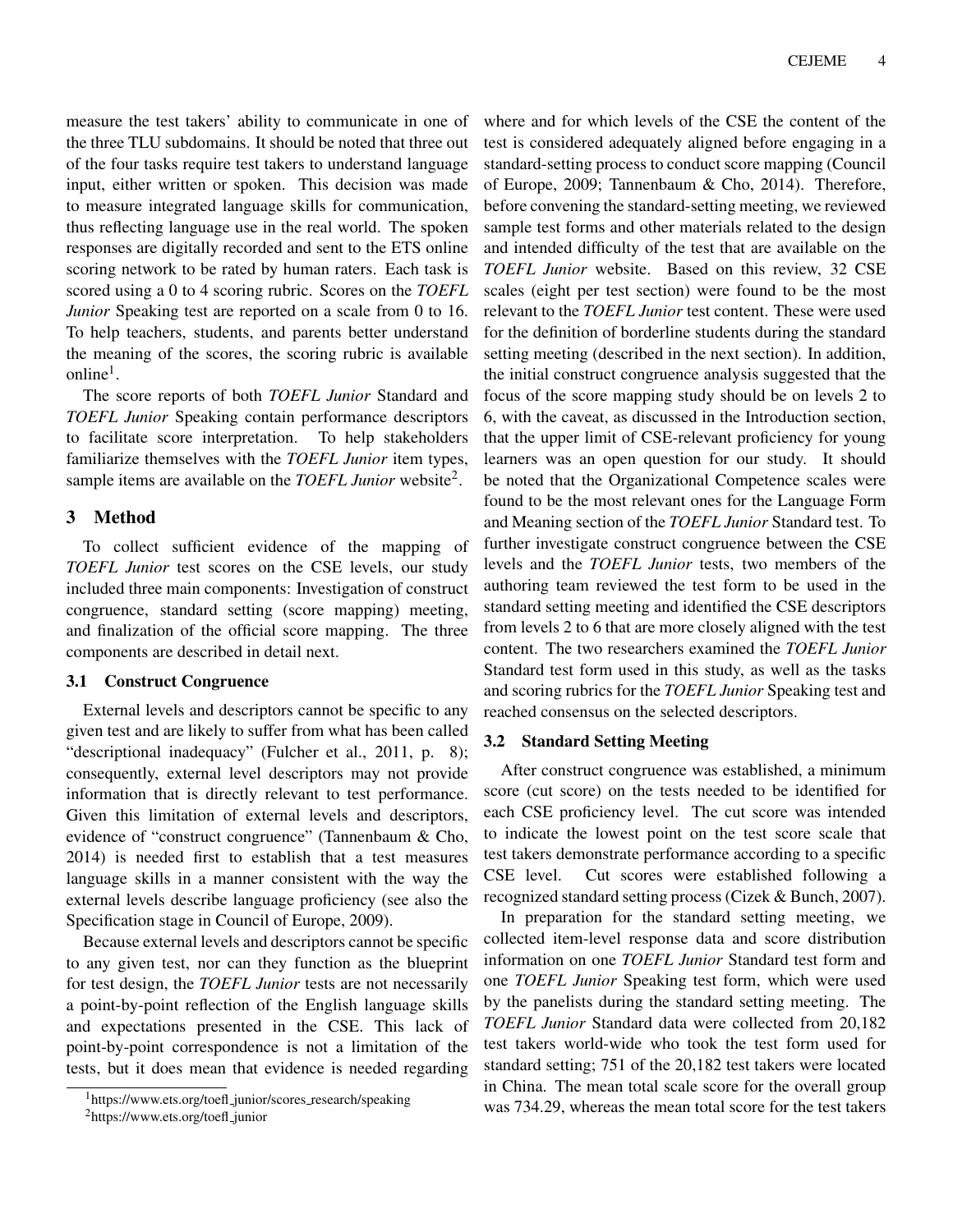in China was somewhat higher (757.14). For the *TOEFL Junior* Speaking test, responses of test takers used during the meeting were selected from 5,842 test takers who took the test form around the world. The mean score was 8.02, and the most common first languages were Portuguese, Turkish and Spanish.

The standard setting meeting took place in China. The panelists were selected by the NEEA and included 16 female educators, all sufficiently fluent in English. The panelists represented a variety of Chinese institutions involved in English language teaching, representing the age groups targeted by the *TOEFL Junior* tests. Panelists completed a background questionnaire prior to the standard setting meeting. At the time of the study, two panelists indicated that they primarily worked with teachers as trainers, whereas the remaining fourteen panelists indicated that they were teaching young learners in the following contexts: Public junior high school (five panelists), public senior high school (five panelists), international junior high school (one panelist), and international senior high school (three panelists). With the exception of four panelists, all of them had over five years of experience teaching English, with half of the panelists indicating that they had more than 10 years of experience.

Prior to the standard-setting meeting, a preparation guide was prepared and sent to the panelists. The guide included information about the CSE and the *TOEFL Junior* tests presented in Section 2, as well as preparatory activities related to the 32 scales selected in the construct congruence stage. The purpose of the activities was to ensure that the panelists had a good understanding of the features that distinguished each of the five CSE levels, i.e., Levels 2 to 6, selected for the study. The panelists also brought their guide with the completed familiarization tasks to the standard-setting meeting. On each day of the meeting members of the CSE development team introduced the scales that were relevant to the test section of interest on that day, and organized short quizzes based on the above familiarization activities, to further strengthen the panelists' familiarity with the CSE levels. The creation of the preparation guide and the organization of quizzes at the beginning of each day were deemed essential because, unlike the panelists in previous CSE studies (Dunlea et al., 2019; Papageorgiou et al., 2019) who were involved at least in some aspect of the development of the CSE levels and descriptors, the panelists in this study were not familiar with the CSE levels and descriptors.

On the first day of the standard setting meeting both the

*TOEFL Junior* Standard and the *TOEFL Junior* Speaking tests were presented to the panelists in the same way they are delivered to actual test takers, so that the panelists could understand the scope of what the test measures and the difficulty of the questions and tasks on the test. We also gave presentations related to the CSE, the *TOEFL Junior* tests, and the standard setting methodology.

The panelists recommended cut scores on each of the four test sections for the remainder of the four days of the meeting. The first task on each of these days was to define minimum language skills needed to reach each of the targeted CSE levels (CSE 2 to CSE 6). This was in a way a continuation of the pre-meeting assignment. A student (test taker) who has these minimally acceptable skills is referred to as a just qualified candidate (JQC). These JQC descriptions served as the frame of reference for the standard-setting judgments; that is, panelists were asked to consider the test questions in relation to these definitions. The steps we followed to form the JQC definitions were identical to those reported in Papageorgiou et al. (2019).

For the three test sections of the*TOEFL Junior* Standard test which contained selected-response items (Reading Comprehension, Listening Comprehension, and Language Form and Meaning), a modified Angoff procedure was employed (Plake & Cizek, 2012). Following the development of the JQC definitions for reading, panelists were trained in the modified Angoff standard-setting process and given an opportunity to practice their judgments. The panelists first made judgments on the first three reading test items and discussed the rationale behind their judgments. The lead facilitator (one of the authors) guided this instructional discussion and provided clarification on the procedure as needed. Each panelist was asked to complete an evaluation form indicating the extent to which the training was clear and whether or not the panelist was ready to proceed. All panelists indicated their readiness to proceed and were then instructed to independently review the items and record their judgments on a rating form.

The modified Angoff approach was implemented in three rounds of judgments informed by feedback and discussion between rounds. In Round 1, panelists were asked to judge how many out of 100 JQCs at CSE 2, 4, and 6 would answer each reading question correctly. They used a judgment scale from 0 to 100 with 10-point increments and entered their judgments electronically on a rating form in Excel format. After completing their first round of judgments, panelists received feedback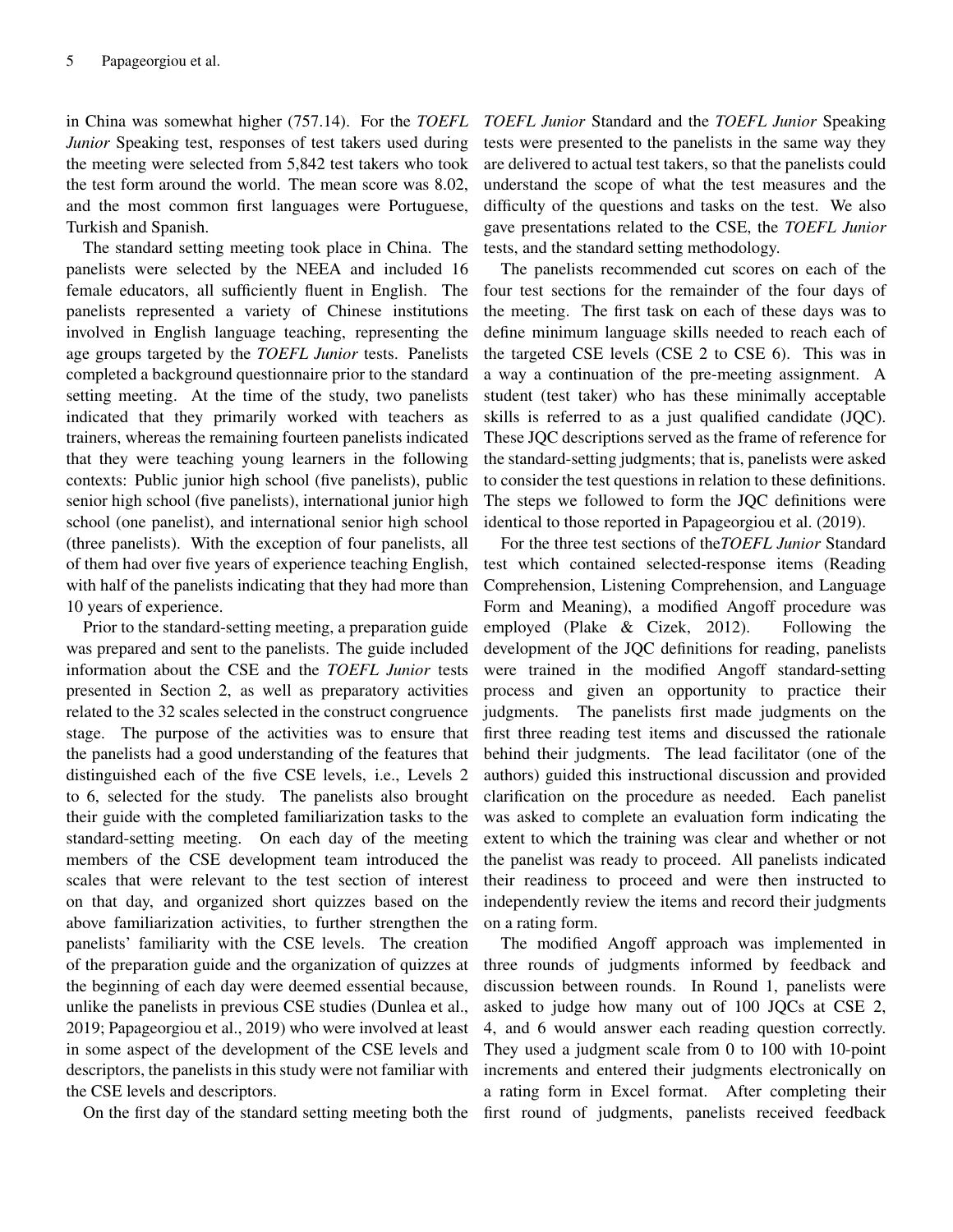on individual- and panel-level judgments. The sum of each panelist's cross-item judgments (divided by 100) represented this panelist's recommended cut score. Each panelist's recommended cut score was shown to them at the bottom of their individual Excel rating form. Panelists were also shown the percentage of the 20,182 test takers who answered each question correctly. After the group discussion concluded, panelists were asked to make Round 2 judgments again at the test question level, taking into account the panel-recommended cut score, the discussion from Round 1, as well as the empirical difficulty of the items. The Round 2 judgments were compiled, and the recommended Round 2 cut score was presented to the panel.

In Round 3, panelists were asked to make holistic judgments, that is, to provide one cut score recommendation for the overall test section (e.g., reading comprehension) instead of item-level judgments (see Appendix A for a sample). The transition to a holistic-level judgment places emphasis on the overall language skill of interest (i.e., reading comprehension or listening comprehension) and the setting of cut scores for each test section. Upon completion of Round 3, panelists were shown the panel-recommended cut score for each level, as well as impact data, that is, the distribution of the 20,182 test takers' scores by CSE level, based on the recommended cut scores, and were asked to discuss the reasonableness of the cut scores in terms of how many test takers were classified into the CSE levels. In addition to offering further opportunity for discussion, the rationale behind presenting the impact data was to capture the panelists' reaction to the reasonableness of the cut scores in a post-workshop survey, in which the panelists were asked to indicate their confidence in the recommended cut scores. The three-round process was repeated with the listening comprehension section on the following day, followed by Language Form and Meaning a day later.

For the *TOEFL Junior* Speaking test, a variation of the Performance Profile method (Hambleton et al., 2000) was followed on the last day of the standard setting meeting. This holistic standard-setting method was selected because of the constructed-response format, as it allows panelists to review a set of student performance samples. As educators, panelists have expertise making judgments about samples of actual student work in a holistic fashion (Kingston & Tiemann, 2012). Prior to the meeting, the responses of 45 test takers to the four speaking prompts were selected based on their score profiles, which represented the most frequently occurring task-score patterns from the test taking population. Similar to the procedure followed for selected-response items, three rounds of judgments occurred with feedback and discussion between rounds. The audio files of the responses of 18 of the 45 test takers were played upon request by the panelists, as they refined their judgments for each cut score. The responses of the first test taker were used to also train the panelists in the standard setting method. All panelists indicated that they were ready to proceed upon completion of the standard setting task for the first test taker. In addition to listening to test taker responses, each panelist was provided with a printed student profile sheet to facilitate the judgment process (see sample of the list in Appendix B). The recommendation for the speaking cut scores were based on the final round of judgments.

To make cut score recommendations, panelists were asked to review the JQC descriptions for CSE Level 2, CSE Level 4, and CSE Level 6. The task in this method was to review the test takers' responses to the speaking tasks and decide on the test score the JQC at each CSE level would most likely receive. It should be clarified that the panelists' decision was at the test level, that this, the score the test taker receives, not at the individual prompt level. After Round 1, the panel's mean cut score, along with the minimum and maximum cut scores recommended by a single panelist were presented, and panelists shared their judgment rationales. Although a second round for the same levels was planned, as shown in the sample rating form (Appendix C), the panelists decided after the Round 1 discussion that there was already a high level of agreement regarding the cut scores and a Round 2 judgment was not needed. Therefore, the panelists decided to revise their Round 1 judgments (if they wanted) and provide cut scores for CSE 3 and CSE 5, as originally planned for Round 3. To avoid confusion, we refer to Round 1, whereby cut scores were recommended for CSE 2, CSE 4, and CSE 6, and Round 2, whereby cut scores from Round 1 were reviewed, and cut scores for CSE 3 and CSE 5 were added. Similar to the selected-response test sections, impact data were also shown after Round 2 to inform panelists about the percent of students who would be classified into each of CSE levels based on the Round 2 cut scores.

At the final debriefing on the last day, panelists were shown the final recommended cut scores based on their judgments, as well as the resulting impact data for all test sections, and were once again asked to discuss their reasonableness. At the end of the last day, panelists were asked to complete a final evaluation form that asked questions about the process, the importance of various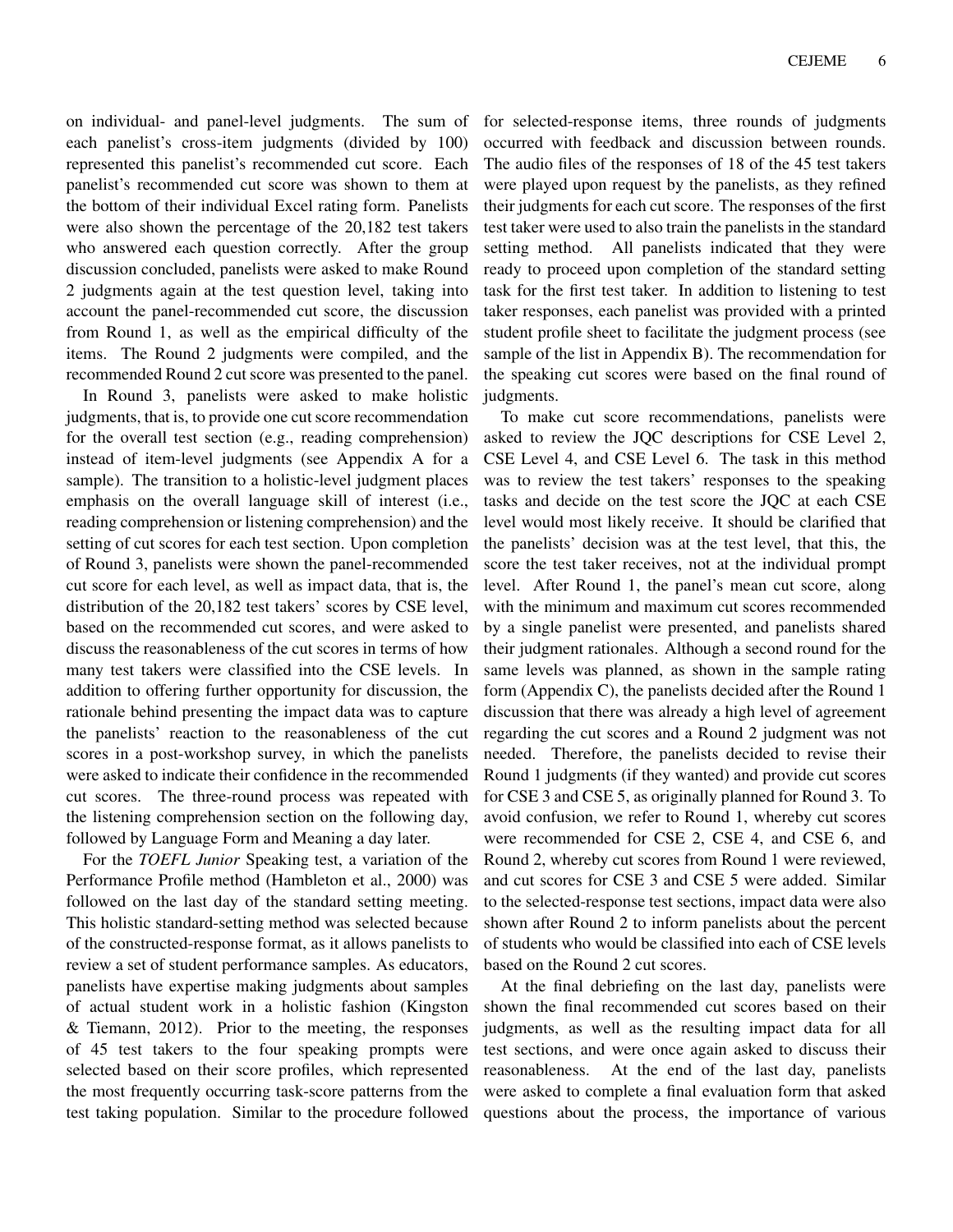factors in the process, and which factors influenced their judgments. Panelists were also asked to indicate their level of confidence in the final set of recommended cut scores constructed during the process. The information from the survey was collected to provide procedural validity evidence, for example, whether the procedures followed were practical, implemented properly, whether feedback given to the panelists was effective, and whether documentation had been sufficiently compiled. For a summary of the different types of validity evidence for standard setting, see Papageorgiou and Tannenbaum (2016); for a detailed discussion, see Hambleton et al. (2012).

## 3.3 Finalizing the Score Mapping

To finalize the mapping of the *TOEFL Junior* scores onto the CSE levels, three factors were considered. The first factor was the conversion from raw to scale scores. *TOEFL Junior* Standard test scores for each test section are reported on a 200–300 score scale, with 5-point increments. For the *TOEFL Junior* Speaking test, the reported score ranges from 0–16 with 1-point increments and is the sum of the ratings for each of four tasks, which are scored on a 0 to 4 scoring rubric. To facilitate the standard setting judgment task for the selected response items, the panelists made recommendations based on raw scores. The panel-recommended cut scores then had to be converted to scale scores using the score conversion table for the test form used in the standard setting meeting. However, the conversion process first requires a decision to be made about rounding the panel's recommend cut scores, because the conversion to scale scores requires whole raw scores (no decimals). There are two options for the rounding of the raw scores for listening and reading:

- The raw score is rounded up to the next achievable raw score; the rationale behind this decision is that the decimals indicate ability beyond a given score point. For example, a raw score of 17.47 means that the cut score should be 18 to indicate that the minimum score is above 17.
- The raw score is rounded down; the rationale behind this decision is that although the decimals indicate ability beyond a given score point, still the next higher score has not been achieved. Using the example above, a raw score of 17.47 means that the cut score should be 17, because the next highest score 18 was not recommended by the panel.

The second factor we considered for the finalization of the score mapping was a comparison between the CSE and the CEFR levels. *TOEFL Junior* scores were mapped onto both the CSE levels, based on the panelists' judgments, as well as the CEFR levels based on previous studies (presented on the *TOEFL Junior* website<sup>3</sup>). NEEA also conducted an empirical study to investigate the relationship between CEFR and CSE levels during the CSE development process (Liu & Peng, 2018). Comparing the levels of different language frameworks is not straightforward (see research in the volume edited by Tschirner, 2012). Nevertheless, such a comparison offers an additional perspective regarding the reasonableness of the recommended score mapping, by triangulating the relationships between the *TOEFL Junior* scores, the CSE, and the CEFR. The CEFR is regarded as an external criterion here, with the *TOEFL Junior* scores and the CSE levels being linked to the CEFR levels in separate studies.

The third factor we considered before finalizing the score mapping was input from members of the steering group and the working group of the project (for details see Papageorgiou et al., 2019, as these groups were the same for both studies). These experts in language education in China were asked to review the score mapping and comment on the reasonableness of the cut scores for each CSE level.

## 4 Results

## 4.1 Construct Congruence Results

The 32 CSE scales (eight per test section) that were the most relevant to the *TOEFL Junior* test content are listed in Table 1. Table 2 presents the number of descriptors for each task in the *TOEFL Junior* Standard and *TOEFL Junior* Speaking test form used in the standard setting meeting. Because a descriptor could have been selected for more than one task, Table 3 presents the number of unique descriptors selected for each of the four test sections (Reading, Listening, and LFM sections of *TOEFL Junior* Standard test and the *TOEFL Junior* Speaking test). A total of 121 descriptors were selected for all four test sections. It should be noted that to avoid unnecessary repetition in 2, all single-item listening sets were analyzed as one part of the listening section titled "Listening to classroom instructions". Moreover, the first task of the *TOEFL Junior* Speaking test (Read Aloud) presented some challenges in terms of content alignment to the CSE levels. Read-aloud tasks are common in the classroom; however, such tasks

<sup>3</sup>https://www.ets.org/toefl junior/scoring reporting/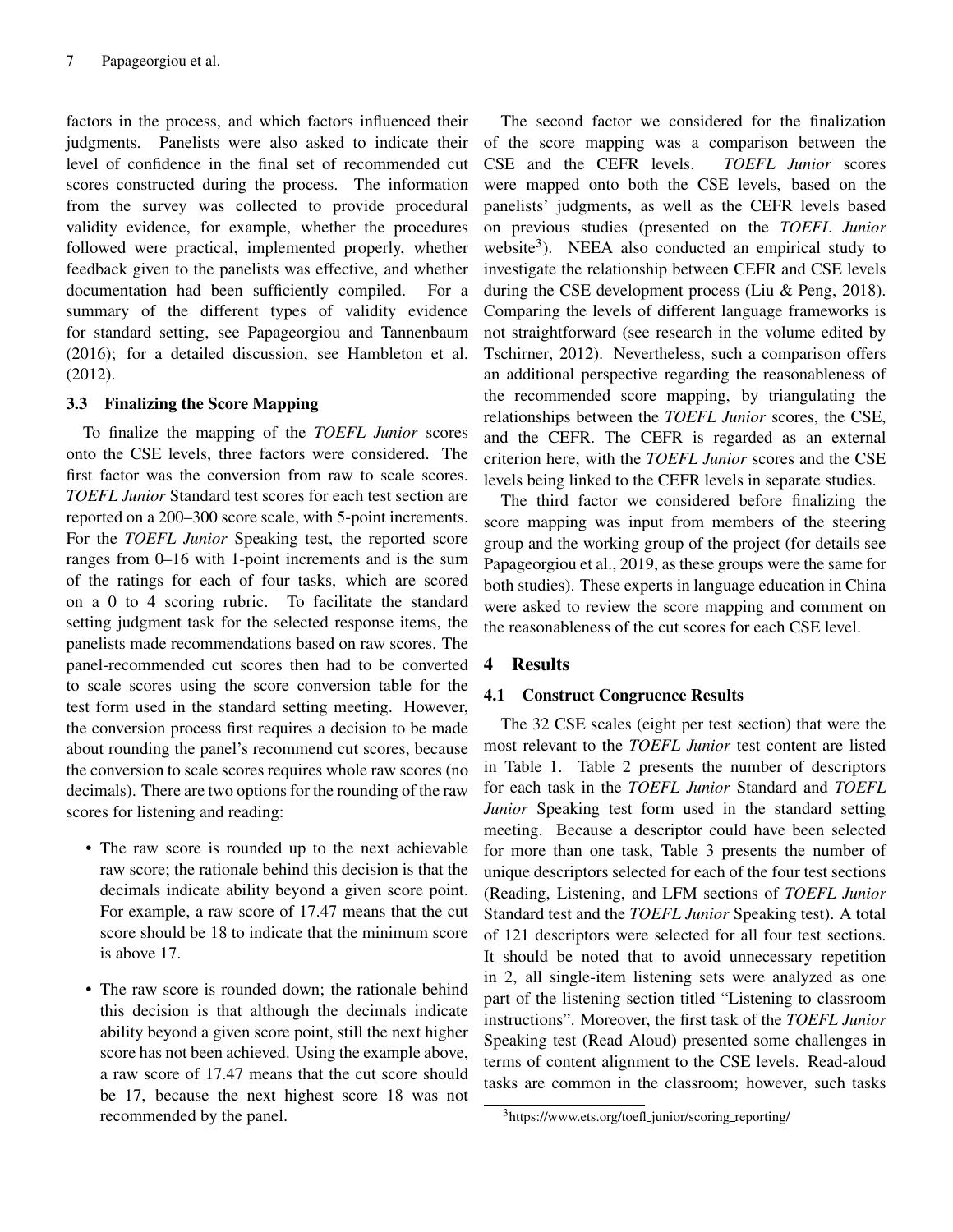Table 1 *CSE Scales Selected for the Definition of Borderline Students*

| Listening                                         | Reading                                                 |
|---------------------------------------------------|---------------------------------------------------------|
| Overall listening comprehension                   | Overall reading comprehension                           |
| Self-assessment scale for listening comprehension | Self-assessment scale for reading comprehension         |
| Understanding oral description                    | Understanding written description                       |
| Understanding oral narration                      | Understanding written narration                         |
| Understanding oral exposition                     | Understanding written exposition                        |
| Understanding oral instruction                    | Understanding written instruction                       |
| Understanding oral argumentation                  | Understanding written argumentation                     |
| Understanding oral interaction                    | Understanding written interaction                       |
| Speaking                                          | Organizational competence                               |
| Overall oral expression                           | Overall organizational competence                       |
| Self-assessment scale for oral expression         | Self-assessment scale for organizational competence     |
| Oral description                                  | Grammatical competence                                  |
| Oral narration                                    | Textual competence                                      |
| Oral exposition                                   | Vocabulary competence                                   |
| Oral instruction                                  | Syntactic competence                                    |
| Oral argumentation                                | Competence of rhetorical or conversational organization |
| Oral interaction                                  | Cohesion competence                                     |

lack the real-life, task-based approach typically adopted in the design of performance descriptors. Such tasks lack context of use, which increases the difficulty of mapping them to external performance levels and descriptors that are framed by context.

It should be noted that there are some caveats as to how the tables in this section should be interpreted. As we noted earlier, the description of what learners are expected to do at different framework levels is intentionally under-specified to allow for wide applications of these levels. Thus, the descriptor frequencies by test task or test section should not be interpreted as an indication of exact match between the CSE levels which are generic, and the test content which is based on a detailed test blueprint. Instead, the frequencies should only be interpreted as a justification of the decision to focus on the specific CSE levels during the subsequent standard setting meeting with the expert panel. Moreover, because only one test form of *TOEFL Junior* Standard and *TOEFL Junior* Speaking were used, the descriptor frequencies presented in this section might vary to another test form (although similarities would be expected, given that all test forms are based on the same

blueprint). Finally, the descriptor frequencies should not be used as a tool to compare the content alignment of *TOEFL Junior* tests and another language test to the CSE levels.

## 4.2 Panel-Recommended Cut Scores for the Four Test Sections

The results of the panel's standard-setting judgments include the mean, the median, minimum, maximum and standard deviation (SD) by round of judgments for each of the test sections. The mean cut scores in the final round of judgments for each test section are considered the panel's final recommendations. The results are presented in raw scores for reading, listening, and LFM sections of the *TOEFL Junior* Standard test, which was the metric that the panelists used. The cut scores for *TOEFL Junior* Speaking are provided on the 0-16 reported scale, as the panelists had access to that information during the standard setting process, and the judgment task involved listening to test-taker responses to the prompts. The standard error of judgment (SEJ) is also included along with the other statistics as an estimate of the uncertainty in the panelists' judgments. The SEJ is computed by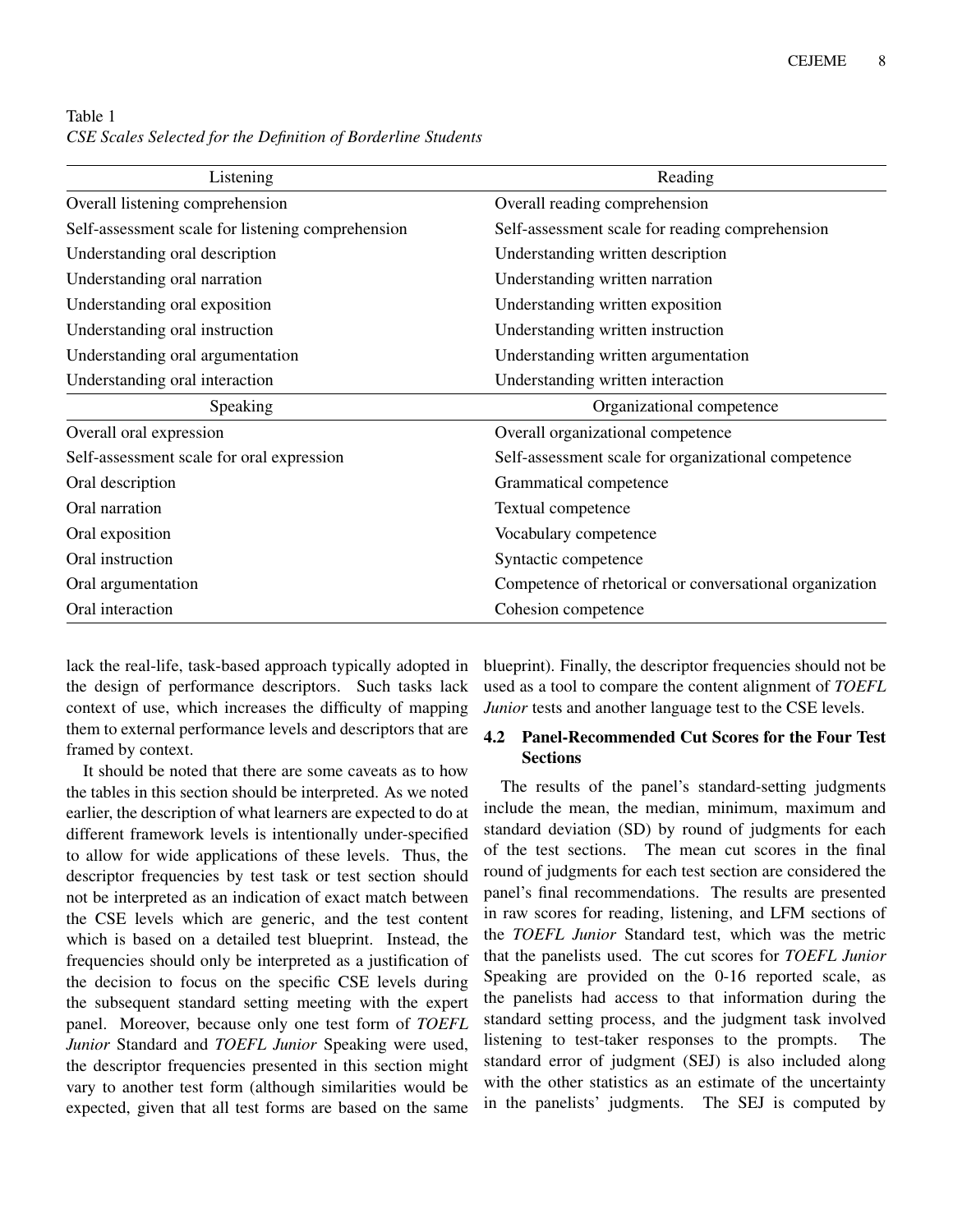#### 9 Papageorgiou et al.

| Table 2                                                             |  |
|---------------------------------------------------------------------|--|
| CSE Descriptors Aligned With the Content of TOEFL Junior Test Tasks |  |

| Task                             | CSE <sub>2</sub> | CSE <sub>3</sub> | CSE <sub>4</sub> | CSE <sub>5</sub> | CSE <sub>6</sub> | Total |
|----------------------------------|------------------|------------------|------------------|------------------|------------------|-------|
|                                  | descriptors      | descriptors      | descriptors      | descriptors      | descriptors      |       |
| Reading task 1                   | 3                | 4                |                  | 0                | $\Omega$         | 8     |
| Reading task 2                   |                  | 5                |                  | 3                | 0                | 12    |
| Reading task 3                   | $\theta$         |                  | 5                |                  | 6                | 14    |
| Reading task 4                   | $\theta$         | 2                |                  | 3                | $\theta$         | 9     |
| Reading task 5                   | 0                |                  |                  | 2                | 6                | 14    |
| Listening classroom instructions | 0                | C.               | 3                |                  |                  | 9     |
| Listening short conversation 1   | 0                |                  | 6                | 0                |                  | 9     |
| Listening short conversation 2   | 0                | 2                | 6                | 0                |                  | 9     |
| Listening short conversation 3   | 0                | 2                | 6                | 0                | 2                | 10    |
| Listening academic lecture 1     | 0                | 3                |                  | 5                | 2                | 13    |
| Listening academic lecture 2     | 0                | 2                | $\mathcal{L}$    | 5                | 4                | 16    |
| Listening academic lecture 3     | 0                | 3                |                  | 5.               | 4                | 14    |
| LFM task 1                       | 0                | 5                |                  | 3                |                  | 13    |
| LFM task 2                       | 0                | 5                | 5                | 3                |                  | 14    |
| LFM task 3                       | 0                |                  |                  | 4                |                  | 16    |
| LFM task 4                       | 0                | 5                | 8                | 4                | 0                | 17    |
| LFM task 5                       | $\theta$         |                  | h.               | 3                |                  | 14    |
| Speaking task 1                  | 0                |                  | 0                | 0                | 0                |       |
| Speaking task 2                  |                  | 5                |                  | 3                |                  | 20    |
| Speaking task 3                  |                  |                  |                  | 3                | 0                | 20    |
| Speaking task 4                  |                  |                  | 3                |                  | 3                | 21    |

*Note*. LFM refers to the Language Form and Meaning test section.

dividing the standard deviation of the judgments by the square root of the number of panelists (Cizek & Bunch, 2007). The SEJ can be interpreted as an indication of how close each recommended cut score is likely to be to a cut score recommended by other panels of experts similar in composition to the current panel and similarly trained in the same standard-setting methods. A comparable panel's cut score would be within one SEJ of the cut score 68% of the time and within two SEJs 95% of the time. To reduce the impact on misclassification rates (false positives and false negatives), Cohen et al. (1999) suggested that an SEJ should be no more than half the value of the standard error of measurement (SEM).

The results for the cut scores of the reading section of the *TOEFL Junior* Standard test are presented in Table 4.

There was little variation in the mean cut score across the three rounds for CSE 2, CSE 4 and CSE 6. The variability in panelists' judgments decreased in general across rounds for these three levels, as can be seen by the SD, suggesting some convergence in the final round of judgments. Such convergence was particularly the case for judgments related to CSE 2, for which the SD decreased from 5.03 in Round 1 to 2.86 in Round 2 and 2.07 in Round 3. The SEJ for each cut score was within half of the raw score SEM of 2.38 for the reading section of this test form.

The results for the listening section are presented in Table 5. The mean cut score across the three rounds were similar for CSE 2, CSE 4, and CSE 6, with a slight decrease for CSE 4 and CSE 6, and a slight increase for CSE 2. The SD tended to decrease from Round 1 to Round 2, and Round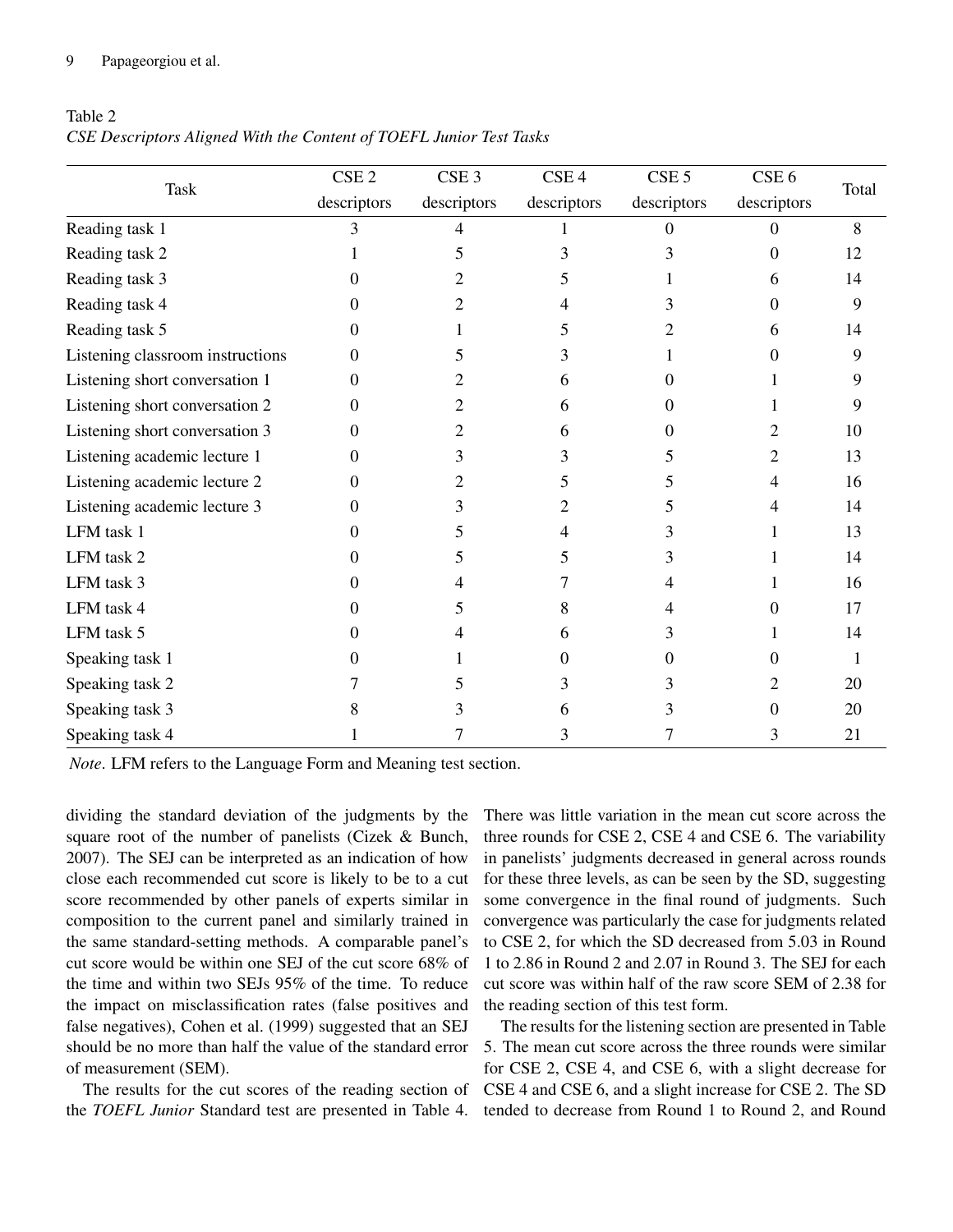| Task       | CSE <sub>2</sub> | CSE <sub>3</sub> | CSE <sub>4</sub> | CSE <sub>5</sub> | CSE <sub>6</sub> | Total |
|------------|------------------|------------------|------------------|------------------|------------------|-------|
|            | descriptors      | descriptors      | descriptors      | descriptors      | descriptors      |       |
| Reading    |                  |                  | 11               | 6                |                  | 36    |
| Listening  | 0                |                  |                  | 6                |                  | 29    |
| <b>LFM</b> | 0                | 6                |                  | 4                |                  | 20    |
| Speaking   | 8                | 8                |                  |                  | 4                | 36    |
| Total      |                  | 30               | 38               | 25               | 17               | 121   |

Table 3 *Number of Unique CSE Descriptors Aligned With the Content of the TOEFL Junior Test Task*

*Note*. LFM refers to the Language Form and Meaning test section.

#### Table 4

*Standard Setting Results for the Reading Section of the TOEFL Junior Standard Test*

|            | Round 1          |                  |       |                  | Round 2          |       |  | Round 3          |                  |                  |                  |       |
|------------|------------------|------------------|-------|------------------|------------------|-------|--|------------------|------------------|------------------|------------------|-------|
|            | CSE <sub>2</sub> | CSE <sub>4</sub> | CSE 6 | CSE <sub>2</sub> | CSE <sub>4</sub> | CSE 6 |  | CSE <sub>2</sub> | CSE <sub>3</sub> | CSE <sub>4</sub> | CSE <sub>5</sub> | CSE 6 |
| Mean       | 8.06             | 17.00            | 24.93 | 7.79             | 17.34            | 25.20 |  | 7.81             | 12.31            | 17.44            | 21.31            | 24.94 |
| Median     | 8.10             | 17.15            | 25.25 | 7.90             | 17.30            | 25.45 |  | 8.00             | 12.00            | 17.00            | 21.00            | 25.00 |
| Min.       | 0.70             | 10.30            | 17.90 | 2.50             | 13.30            | 20.10 |  | 4.00             | 6.00             | 13.00            | 18.00            | 23.00 |
| Max.       | 18.50            | 24.40            | 29.60 | 11.70            | 21.80            | 29.00 |  | 11.00            | 15.00            | 21.00            | 25.00            | 29.00 |
| SD         | 5.03             | 3.74             | 2.94  | 2.86             | 2.31             | 2.16  |  | 2.07             | 1.99             | 2.03             | 1.66             | 1.57  |
| <b>SEJ</b> | 1.26             | 0.93             | 0.73  | 0.72             | 0.58             | 0.54  |  | 0.52             | 0.50             | 0.51             | 0.42             | 0.39  |

Table 5

*Standard Setting Results for the Listening Section of the TOEFL Junior Standard Test*

|            |                  | Round 1          |       |                  | Round 2          |       |  | Round 3          |                  |                  |                  |       |
|------------|------------------|------------------|-------|------------------|------------------|-------|--|------------------|------------------|------------------|------------------|-------|
|            | CSE <sub>2</sub> | CSE <sub>4</sub> | CSE 6 | CSE <sub>2</sub> | CSE <sub>4</sub> | CSE 6 |  | CSE <sub>2</sub> | CSE <sub>3</sub> | CSE <sub>4</sub> | CSE <sub>5</sub> | CSE 6 |
| Mean       | 6.18             | 17.43            | 26.25 | 6.03             | 17.58            | 26.46 |  | 6.25             | 11.94            | 17.00            | 21.56            | 25.88 |
| Median     | 6.40             | 17.80            | 26.40 | 6.25             | 17.70            | 26.50 |  | 6.00             | 12.00            | 17.00            | 21.50            | 26.00 |
| Min.       | 2.40             | 11.90            | 22.30 | 2.80             | 15.30            | 23.10 |  | 4.00             | 10.00            | 15.00            | 20.00            | 24.00 |
| Max.       | 7.90             | 24.20            | 29.10 | 8.00             | 21.00            | 29.10 |  | 8.00             | 13.00            | 19.00            | 24.00            | 27.00 |
| SD         | 1.53             | 2.55             | 1.67  | 1.36             | 1.42             | 1.42  |  | 1.00             | 0.85             | 0.97             | 1.15             | 0.96  |
| <b>SEJ</b> | 0.38             | 0.64             | 0.42  | 0.34             | 0.36             | 0.35  |  | 0.25             | 0.21             | 0.24             | 0.29             | 0.24  |

3, in particular for CSE 4 (from 2.55 in Round 1 to 0.97 in Round 3. The SEJ for each cut score was within half of the raw score SEM of 2.37 for the listening section of this test form.

The results for the LFM section are presented in Table 6. The mean cut score decreased slightly from Round 1 to Round 3 for CSE 2, CSE 4, and CSE 6. The SD tended to decrease, suggesting convergence in the judgments, with the exception of CSE 2, for which SD for Round 2 was somewhat lower than the SD for Round 3 (1.08 and 1.20 respectively). The SEJ for each cut score was within half of the raw score SEM of 2.43 for the LFM section of this test form.

The results for the *TOEFL Junior* Speaking test are presented in Table 7. The mean cut score across Round 1 and Round 2 was similar for CSE 2, CSE 4, and CSE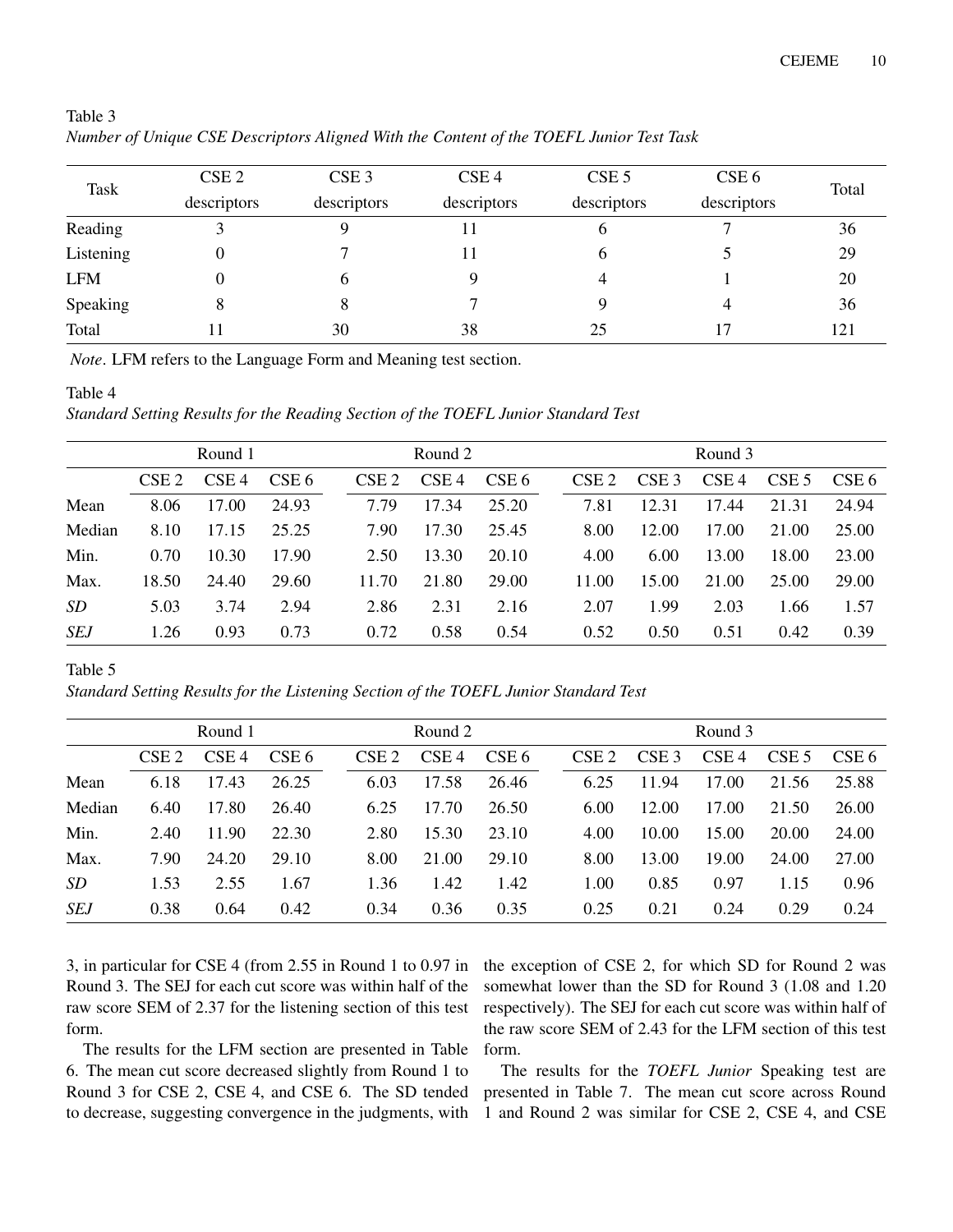#### 11 Papageorgiou et al.

|           | Round 1          |                  |       |                  | Round 2          |                  |  | Round 3          |                  |                  |                  |       |
|-----------|------------------|------------------|-------|------------------|------------------|------------------|--|------------------|------------------|------------------|------------------|-------|
|           | CSE <sub>2</sub> | CSE <sub>4</sub> | CSE 6 | CSE <sub>2</sub> | CSE <sub>4</sub> | CSE <sub>6</sub> |  | CSE <sub>2</sub> | CSE <sub>3</sub> | CSE <sub>4</sub> | CSE <sub>5</sub> | CSE 6 |
| Mean      | 5.88             | 18.98            | 27.68 | 5.69             | 19.07            | 27.76            |  | 5.31             | 11.88            | 18.44            | 22.94            | 27.31 |
| Median    | 5.60             | 18.25            | 28.00 | 5.65             | 18.80            | 28.05            |  | 5.00             | 12.00            | 18.00            | 22.50            | 27.00 |
| Min.      | 3.20             | 15.40            | 24.70 | 3.40             | 16.50            | 25.10            |  | 3.00             | 10.00            | 16.00            | 20.00            | 26.00 |
| Max.      | 11.60            | 26.70            | 30.00 | 8.30             | 24.00            | 30.00            |  | 9.00             | 15.00            | 23.00            | 26.00            | 30.00 |
| <b>SD</b> | 1.78             | 3.15             | 1.47  | 1.08             | 2.12             | 1.38             |  | 1.20             | 1.31             | 1.75             | 1.53             | 1.01  |
| SEJ       | 0.45             | 0.79             | 0.37  | 0.27             | 0.53             | 0.35             |  | 0.30             | 0.33             | 0.44             | 0.38             | 0.25  |

Table 6 *Standard Setting Results for the LFM Section of the TOEFL Junior Standard Test*

Table 7 *Standard Setting Results for the TOEFL Junior Speaking Test*

|            |                  | Round 1          |                  |                  |                  | Round 2          |                  |                  |
|------------|------------------|------------------|------------------|------------------|------------------|------------------|------------------|------------------|
|            | CSE <sub>2</sub> | CSE <sub>4</sub> | CSE <sub>6</sub> | CSE <sub>2</sub> | CSE <sub>3</sub> | CSE <sub>4</sub> | CSE <sub>5</sub> | CSE <sub>6</sub> |
| Mean       | 6.06             | 10.19            | 14.19            | 6.00             | 8.00             | 10.00            | 12.00            | 14.06            |
| Median     | 6.00             | 10.00            | 14.00            | 6.00             | 8.00             | 10.00            | 12.00            | 14.00            |
| Min.       | 4.00             | 10.00            | 11.00            | 6.00             | 8.00             | 10.00            | 12.00            | 14.00            |
| Max.       | 8.00             | 11.00            | 15.00            | 6.00             | 8.00             | 10.00            | 12.00            | 15.00            |
| SD         | 1.00             | 0.40             | 0.54             | 0.00             | 0.00             | 0.00             | 0.00             | 0.25             |
| <b>SEJ</b> | 0.25             | 0.10             | 0.14             | 0.00             | 0.00             | 0.00             | 0.00             | 0.06             |

6. In Round 2, the panelists selected the same cut score for each CSE level, except for the cut score for CSE 6, for which one panelist recommended 15, when all other panelists recommended 14. As a result of this agreement, the SEJ for four cut scores was 0. The SEJ for CSE 6 was within half of the raw score SEM of 1.4 for this test form of the *TOEFL Junior* Speaking test.

Table 8 summarizes the panel's feedback in the evaluation survey regarding the general process followed in the standard setting meeting. The majority of the panelists strongly agreed or agreed that they understood the purpose of the study; that the instructions and explanations provided by the meeting facilitators were clear; that the training provided for both methods was adequate; the explanation of how the recommended cut scores were computed was clear; that there was adequate amount for discussion and feedback; and that feedback between rounds in terms of item-level and score distribution data was helpful. No panelists selected the option strongly disagree for any statement. Panelists were also asked to indicate their level of comfort with the final cut score

recommendations (Table 9). There was one panelist that selected "very uncomfortable". The panelist wrote in the survey: "Probably next time some activities can be designed to encourage participants to express their opinions about why they have disagreement on the cutting scores". This panelist might have felt that she did not have enough opportunities for discussion of the proposed cut scores, even though there was always some whole-panel discussion between rounds of judgments. It is interesting to note that this panelist's feedback on the standard setting process was positive, including the item "The opportunity for feedback and discussion between rounds was helpful" (Table 8). Irrespective of the reason for low confidence ratings, the fact that the panelist had doubts about the recommended cut scores warrants exclusion of her judgments from the calculation of the panel's final recommendation presented in the next sections. Overall, there was no meaningful change in the panel's recommended cut score after excluding this panelist's judgments (the cut score varied from 0 to 0.12 raw score points), and the group's overall confidence was satisfactory.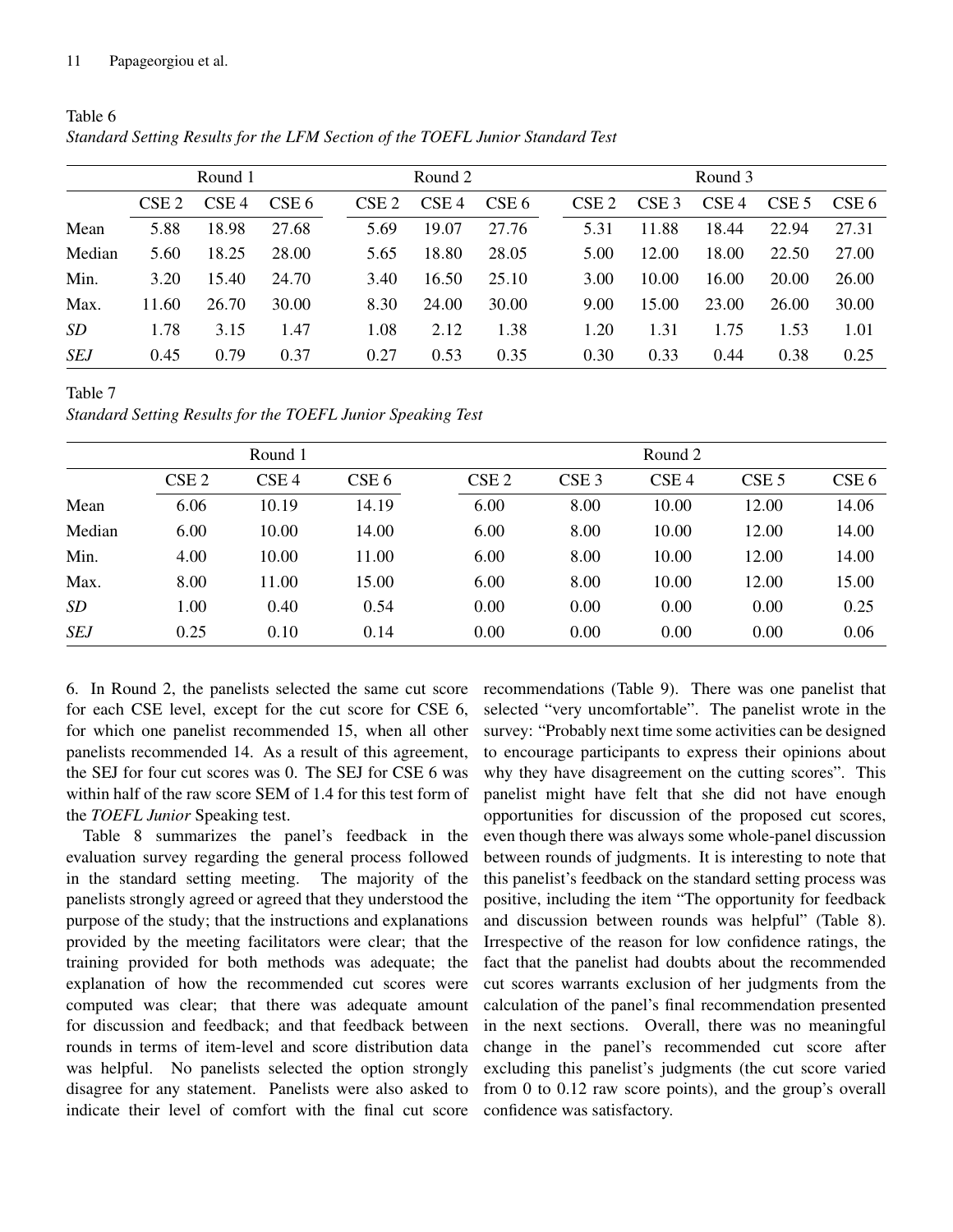| Table 8 |                                                     |  |  |
|---------|-----------------------------------------------------|--|--|
|         | Panelists' Feedback on the Standard Setting Process |  |  |

|                                                                                                                                                               | Strongly disagree | Disagree | Agree | Strongly agree |
|---------------------------------------------------------------------------------------------------------------------------------------------------------------|-------------------|----------|-------|----------------|
| I understood the purpose of this study.                                                                                                                       |                   |          |       | 15             |
| The instructions and explanations provided by the facilitators<br>were clear.                                                                                 |                   |          |       | 16             |
| The training in the Angoff standard setting method (Reading)<br>and Listening) was adequate to give me the information I<br>needed to complete my assignment. |                   |          |       | 15             |
| The training in the Profile standard setting method (Speaking)<br>and Writing) was adequate to give me the information I<br>needed to complete my assignment. |                   |          |       | 16             |
| The explanation of how the recommended cut score is<br>computed was clear.                                                                                    |                   |          |       | 15             |
| The opportunity for feedback and discussion between rounds<br>was helpful.                                                                                    |                   |          |       | 16             |
| The inclusion of the item and task data was helpful.                                                                                                          |                   |          |       | 16             |
| The inclusion of the classification percentages was helpful.                                                                                                  |                   |          |       | 16             |

## Table 9

*Panelists' Reported Confidence in the Recommended Cut Scores*

| Test section | Very uncomfortable | Somewhat uncomfortable | Somewhat comfortable | Very comfortable |
|--------------|--------------------|------------------------|----------------------|------------------|
| Listening    |                    |                        |                      |                  |
| Reading      |                    |                        |                      | 14               |
| LFM          |                    |                        |                      | 14               |
| Speaking     |                    |                        |                      | 15               |

*Note*. LFM refers to the Language Form and Meaning test section.

## 4.3 Final Score Mapping

Table 10 provides the conversion from raw to scale scores, using both rounding approaches described in the Method section. The panelist indicating low confidence in the cut score recommendation was excluded from the calculation of the recommended cut scores, as discussed earlier. Rounding for the *TOEFL Junior* Speaking test is only relevant for the CSE 6 cut scores, as the panelists recommended the same cut score for each of the other levels.

The link between the levels of the CEFR and CSE based on the results of the NEEA study is presented in Figure 1 and can be summarized as follows:

• CSE 6 is aligned mainly with CEFR Level B2.

- CSE 5 is aligned with upper CEFR Level B1 and lower CEFR Level B2.
- CSE 4 is mostly aligned with CEFR Level B1.
- CSE 3 covers most of CEFR Level A2 and the lower CEFR Level B1.
- CSE 2 covers most of CEFR Level A1 and the lower CEFR Level A2.

The mapping of the *TOEFL Junior* test scores to the CEFR levels, is presented in Table 11.

Upon consideration of the two rounding rules and the CEFR mapping information, as well as feedback from members of the steering and working groups, we finalized the CSE mapping as shown in Table 12.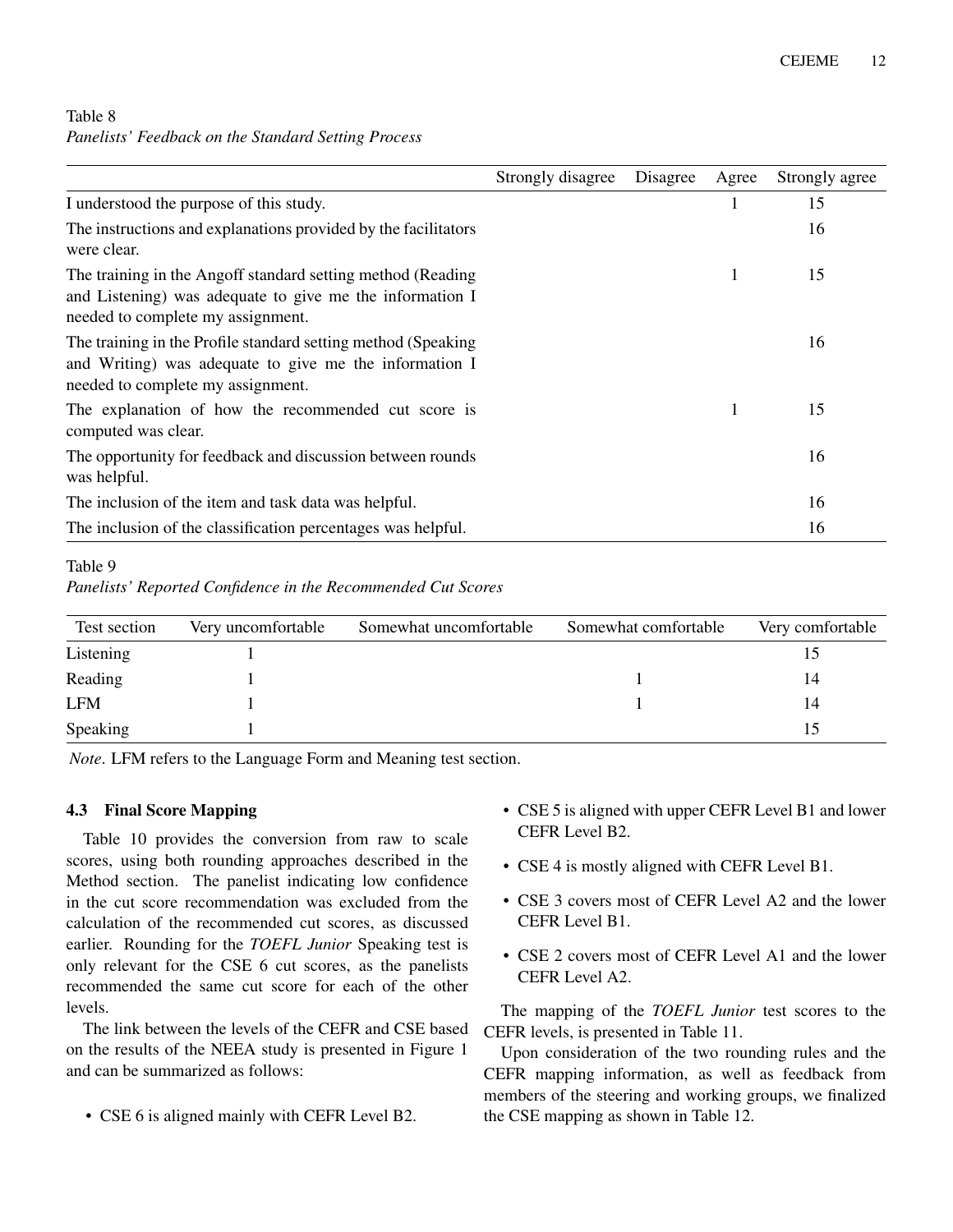## Figure 1

*Link Between the Proficiency Levels of CSE and the CEFR (Liu & Peng, 2018; reproduced from Papageorgiou et al., 2019)*



## Table 10

*Panel-Recommended Raw and Scale Cut Scores for the TOEFL Junior Tests*

|                                    |                  |                  |                  |                  |       | Cutscores converted on the reporting scale using |                         |                  |                  |                  |  |  |
|------------------------------------|------------------|------------------|------------------|------------------|-------|--------------------------------------------------|-------------------------|------------------|------------------|------------------|--|--|
| Panel-recommended cut scores (raw) |                  |                  |                  |                  |       |                                                  | two rounding approaches |                  |                  |                  |  |  |
| Test section                       | CSE <sub>2</sub> | CSE <sub>3</sub> | CSE <sub>4</sub> | CSE <sub>5</sub> | CSE 6 | CSE <sub>2</sub>                                 | CSE <sub>3</sub>        | CSE <sub>4</sub> | CSE <sub>5</sub> | CSE <sub>6</sub> |  |  |
| Reading                            | 7.93             | 12.33            | 17.47            | 21.27            | 24.87 | 205                                              | 225                     | 245/250          | 260/265          | 270/275          |  |  |
| Listening                          | 6.27             | 11.87            | 16.93            | 21.53            | 25.87 | 200                                              | 220                     | 240/245          | 260/265          | 280/285          |  |  |
| <b>LFM</b>                         | 5.33             | 11.87            | 18.47            | 22.93            | 27.33 | 200                                              | 225/230                 | 255/260          | 270/275          | 290/295          |  |  |
| Speaking                           | <sub>b</sub>     | 8                | 10               | 12               | 14.07 | 6                                                | 8                       | 10               | 12               | 14/15            |  |  |

*Note*. When two scale scores are shown, the lower value is the results of the "round down" rule, whereas the highest values are the result of the "round up" rule. In some cases, rounding up or rounding down did not make a difference. LFM refers to the Language Form and Meaning test section.

## Table 11

*Score Mapping of the TOEFL Junior Tests to the CEFR Levels*

| Test section | CEFR <sub>A2</sub> | CEFR B <sub>1</sub> | CEFR <sub>B2</sub> |
|--------------|--------------------|---------------------|--------------------|
| Reading      | $210 - 240$        | $245 - 275$         | $280 - 300$        |
| Listening    | $225 - 245$        | 250-285             | $290 - 300$        |
| <b>LFM</b>   | $210 - 245$        | 250-275             | $280 - 300$        |
| Speaking     | $8 - 10$           | $11 - 13$           | $14 - 16$          |

*Note*. LFM refers to the Language Form and Meaning test section.

The final score mapping is based on the following rationale for each level:

• **CSE 2.** We chose to remove this level from the proposed mapping for all test sections. Cut scores at the bottom of the score scale are typically of little use to test takers and score users, as practically anyone taking the test can obtain the lowest scale score. A cut score at the bottom of the scale also suggests a lack of construct congruence between the test and the standards, in this case the CSE. As can be seen in Table 10, the panelists recommended the lowest score (200) for two out of three sections of *TOEFL Junior* Standard. Also, the content analysis in the project report identified only a few CSE descriptors that were relevant to the content of *TOEFL Junior*. Finally, the lowest CEFR level for *TOEFL Junior* includes A2, which, as shown in Figure 1, is primarily linked to CSE 3, rather than CSE 2.

• **CSE 3.** We treated this level as generally similar to CEFR A2, but we also took into account that cut scores for CSE 3 might need to be somewhat higher than the corresponding cut score for CEFR A2, based on Figure 1. For both reading and listening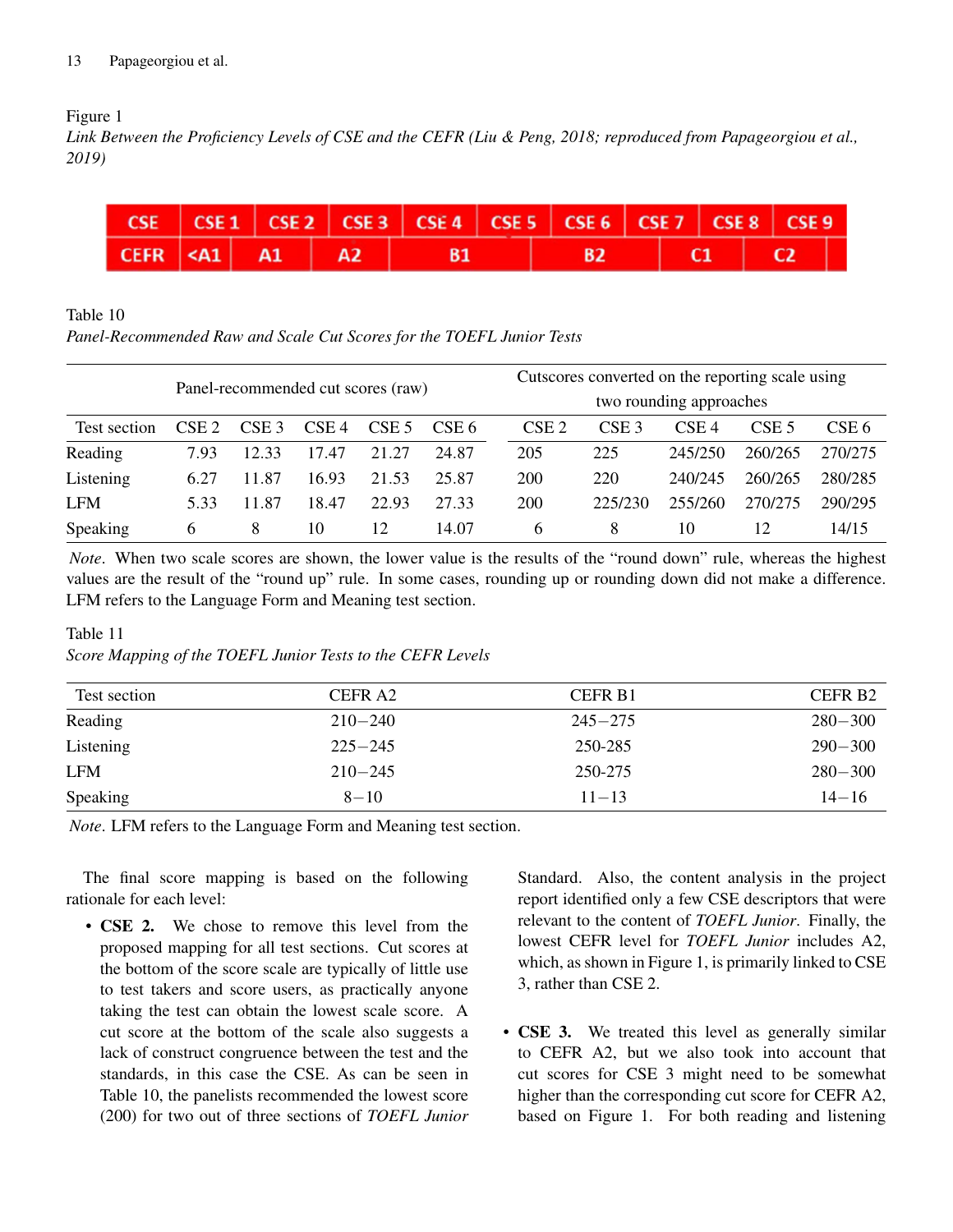we chose 220. The cut scores for CEFR A2 are 210 and 225 respectively. For LFM we chose 225, the lower panel-based recommendation, which is closer to the cut score for CEFR A2 (210). For Speaking, the panel-based recommendation was used, which is identical to the cut score for CEFR A2 (score of 8).

- CSE 4. Figure 1 shows that this level is approximately equivalent to CEFR B1. For both Reading and Listening we opted for the highest option, depending on the rounding rule, of the panel-based recommendations (250 and 245 respectively). For LFM we opted for the lower cut scores (255). By choosing these cut scores for the three sections of *TOEFL Junior* Standard, cut scores for CSE 4 and CEFR B1 are either identical or adjacent (difference of one 5-point increment). For Speaking, the panel-based recommendation was used, which was also adjacent to the cut score for CEFR B1 (difference of one-point increment).
- CSE 5. Figure 1 suggests that CSE 5 mostly covers the upper half of CEFR B1 and the lower half of CEFR B2 and might need to be higher than the corresponding cut score for CEFR B1. For both reading and listening we chose 265 (the highest recommendation) and 270 for LFM (the lowest), which are approximately halfway between the cut scores for CSE 4 and the cut score for CEFR B2. For Speaking, the panel-based recommendation was used (score of 12).
- CSE 6. Upon recommendation by members of the working and steering groups, we removed CSE 6 from the final score mapping. Group members noted that CSE 6 mainly captures the language use activities typical in tertiary education. Given that the target population of the *TOEFL Junior* tests is younger, linking the *TOEFL Junior* test scores to CSE 6 might result in misinterpretation of test scores.

## 5 Discussion and Conclusion

In this paper, we provided a detailed rationale behind the mapping of the *TOEFL Junior* test scores onto the CSE levels, building on several sources of data to support the final score mapping. Although the different sources of data support the score mapping we presented, policymakers in the educational context where the CSE levels are used might want to further investigate the relationship between *TOEFL* *Junior* test scores and the CSE levels. Such exploration should focus on the relevance and usefulness of the score mapping to facilitate score-based decision-making in the context of assessing the language proficiency of young learners. As we discussed in the Introduction section, the upper limit of the score mapping was unclear at the outset. Ultimately, we decided to remove CSE Level 6 from the final score mapping, a decision which reaffirms that this level is more applicable to learners at a higher educational level and also reaffirms the importance of attending to contextual factors when designing, implementing, and interpreting results from these types of alignment studies. This may be especially true when the outcomes of such studies will inform and guide educational policy (Wu, 2019).

We believe that because of the focus on young learners, our study makes a useful contribution to the growing literature on the mapping of test scores onto language proficiency levels. Similar to previous research (Dunlea et al., 2019; Papageorgiou et al., 2019), our study demonstrates how evidence should be collected to support a claim about the alignment of test scores to the proficiency levels of the CSE. In addition, our research underscores the importance of considering contextual factors and how test scores might be interpreted or misinterpreted in a specific educational context, as a result of the score mapping. In the case of our study, we decided to remove CSE 6 from the final mapping not because the panelists were not able to set a cut score for that level, but because we were concerned about the mismatch between the intended population for that CSE level and the population of young learners targeted by the test. The post-standard setting adjustments to the recommended cut scores are consistent with good practice (Geisinger & McCormick, 2010), and reinforces the widely accepted view that standard setting is closely related to policy formation (Kane & Tannenbaum, 2013). We also believe that this study is a useful addition to the literature in the sense that it stressed the importance of multiple perspectives to ensure responsible and meaningful interpretation of the score mapping.

The practical implications of our study are twofold. First, we demonstrated an operational process for future test alignment studies, especially on tests or populations that are less studied. Second, our study might facilitate comparison and discussion on young learners' language proficiency across countries, given that the *TOEFL Junior* tests are delivered in several countries and their scores are used to make placement and progress monitoring decisions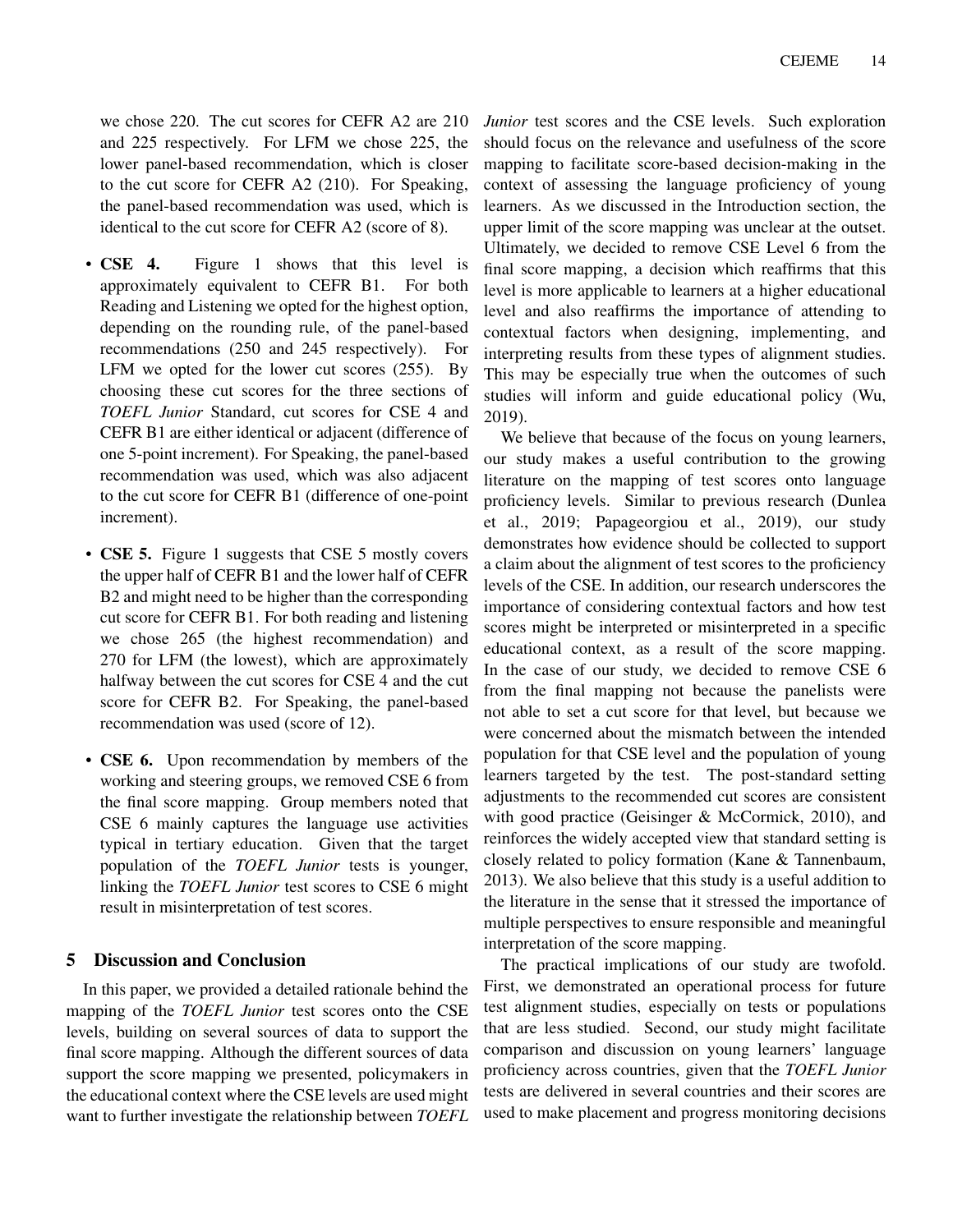|             |                                 | CSE <sub>5</sub>                |
|-------------|---------------------------------|---------------------------------|
|             |                                 | $265 - 300$                     |
| $220 - 240$ | $245 - 260$                     | $265 - 300$                     |
| $225 - 250$ | $255 - 265$                     | $270 - 300$                     |
| $8 - 9$     | $10 - 11$                       | $12 - 16$                       |
|             | CSE <sub>3</sub><br>$220 - 245$ | CSE <sub>4</sub><br>$250 - 260$ |

Table 12 *Score Mapping of the TOEFL Junior Tests to the CSE Levels*

*Note*. LFM refers to the Language Form and Meaning test section.

in secondary school contexts.

We conclude this paper by emphasizing the need for language testers to be cautious about potential issues in the context of aligning test scores to the CSE levels. As other have noted (Council of Europe, 2009; Papageorgiou et al., 2019; Tannenbaum & Cho, 2014), policymakers should not consider alignment to be sufficient evidence of the quality of a language test or sufficient support for score interpretation and use. Also, different language tests targeting the same proficiency levels should not be viewed as being equivalent in terms of content or difficulty, nor should their scores be considered interchangeable based solely on separate alignment studies. It is also possible that as additional data are collected, revisions to the alignment of test scores to the proficiency levels might be required, based on improved understanding of how the language test and the language framework operationalize the underlying language ability construct (see discussion in Papageorgiou et al., 2015).

## References

- Alderson, J. C. (1991). Bands and scores. In J. C. Alderson & B. North (Eds.), *Language testing in the 1990s* (pp. 71–86). Macmillan.
- Bachman, L. F. (1990). *Fundamental considerations in language testing*. Oxford University Press.
- Bachman, L. F., & Palmer, A. S. (1996). *Language testing in practice: Designing and developing useful language tests*. Oxford University Press.
- Bachman, L. F., & Palmer, A. S. (2010). *Language assessment in practice: Developing language assessments and justifying their use in the real world*. Oxford University Press.
- Beaton, A., & Allen, N. (1992). Interpreting scales through scale anchoring. *Journal of Educational Statistics*, *17*, 191–204.
- Cizek, G. J., & Bunch, M. (2007). *Standard setting: A guide to establishing and evaluating performance standards on tests*. Sage Publications.
- Cohen, A. S., Kane, M., & Crooks, T. J. (1999). A generalized examinee-centered method for setting standards on achievement tests. *Applied Measurement in Education*, *12*, 343–366.
- Council of Europe. (2001). *The Common European Framework of Reference for Languages: Learning, teaching, assessment*. Cambridge University Press.
- Council of Europe. (2009). *Relating language examinations to the Common European Framework of Reference for Languages: Learning, teaching, assessment (CEFR). A manual*. https : / / www . coe . int / en / web / common - european - framework - reference languages/relating-examinations-to-the-cefr
- Dunlea, J., Spiby, R., S., W., Zhang, J., & Cheng, M. M. (2019). *China's Standards of English Language Ability (CSE): Linking UK exams to the CSE* (Research Report No. VS/2019/0003). https : / / www . britishcouncil . org / sites / default / files / linking cse to uk exams 5 0.pdf
- Educational Testing Service. (2019). *TOEFL Junior® framework and test development* (TOEFL® Research Insight Series, Volume 7). https://www.ets.org/s/toefl/pdf/ toefl test framework and development.pdf
- Fulcher, G., Davidson, F., & Kemp, J. (2011). Effective rating scale development for speaking tests: Performance decision trees. *Language Testing*, *28*(1), 5–29.
- Geisinger, K. F., & McCormick, C. M. (2010). Adopting cut scores: Post-standard-setting panel considerations for decision makers. *Educational Measurement: Issues and Practice*, *29*(1), 38–44.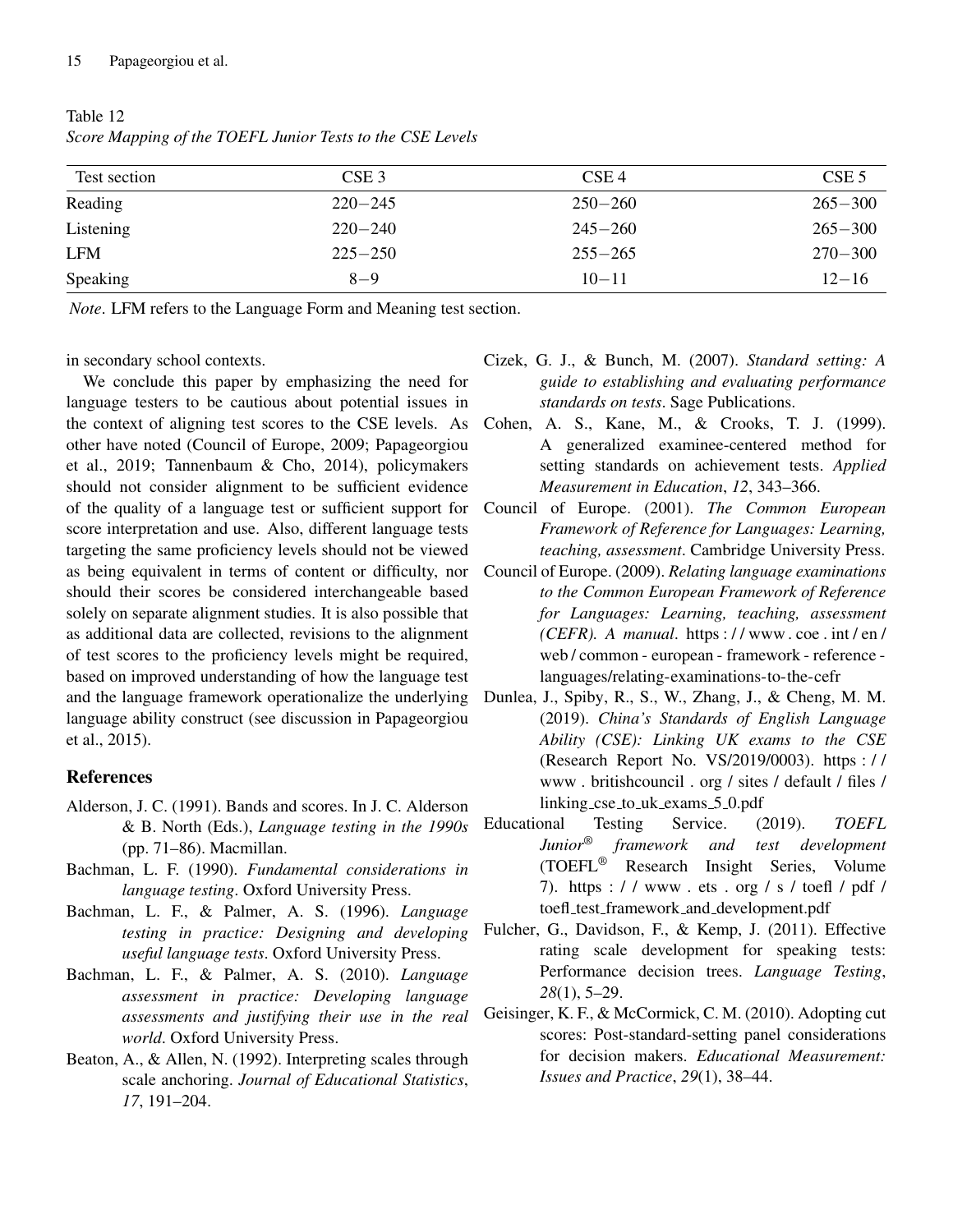- *the TOEFL Junior® Standard test as a measure of progress for young English language learners* (ETS Research Report RR-15-22). Educational Testing Service.
- Haberman, S. J., Sinharay, S., & Lee, Y.-H. (2011). *Statistical procedures to evaluate quality of scale anchoring* (ETS Research Report RR-11-02). Educational Testing Service.
- Hambleton, R. K., Jaeger, R. M., Plake, B. S., & Mills, C. (2000). Setting performance standards on complex educational assessments. *Applied Psychological Measurement*, *24*(4), 355–366.
- Hambleton, R. K., Pitoniak, M. J., & Copella, J. M. (2012). Essential steps in setting performance standards on educational tests and strategies for assessing reliability of results. In G. J. Cizek (Ed.), *Setting performance standards: Foundations, methods, and innovations* (pp. 47–76). Routledge.
- Kane, M. (2012). Validating score interpretations and uses. Powers, D., Schedl, M., & Papageorgiou, S. (2017). *Language Testing*, *29*(1), 3–17.
- Kane, M., & Tannenbaum, R. (2013). The role of construct maps in standard setting. *Measurement: Interdisciplinary Research & Perspectives*, *11*, 177–180.
- Kingston, N. M., & Tiemann, G. C. (2012). Setting performance standards on complex assessments: The body of work method. In G. J. Cizek (Ed.), *Setting performance standards: Foundations, methods, and innovations* (pp. 201–224). Routledge.
- Liu, J., & Peng, C. (2018). *Aligning CSE with CEFR* [Paper presentation]. The 4th International Conference on Language Testing and Assessment, Beijing, China.
- Liu, J., & Wu, S. (2019). *Research on China's Standards of English Language Ability*. Higher Education Press.
- National Education Examinations Authority [NEEA]. (2018). *China's Standards of English Language Ability*. Higher Education Press & Shanghai Foreign Language Education Press. http://cse.neea. edu.cn/html1/report/18112/9627-1.htm
- Papageorgiou, S., & Cho, Y. (2014). An investigation of the use of toefl junior standard scores for esl placement decisions in secondary education. *Language Testing*, *31*(2), 223–239.
- Papageorgiou, S., & Tannenbaum, R. J. (2016). Situating standard setting within argument-based validity. *Language Assessment Quarterly*, *13*(2), 109–123.
- Gu, L., Lockwood, J., & Powers, D. (2015). *Evaluating* Papageorgiou, S., Tannenbaum, R. J., Bridgeman, B., & Cho, Y. (2015). *The association between TOEFL iBT® test scores and the Common European Framework of Reference (CEFR) levels* (Research Memorandum No. RM-15-06). Educational Testing Service.
	- Papageorgiou, S., Wu, S., Hsieh, C.-N., Tannenbaum, R. J., & Cheng, M. M. (2019). *Mapping the TOEFL iBT® test scores to China's Standards of English Language Ability: Implications for score interpretation and use* (Research Report No. TOEFL-RR-89). Educational Testing Service. https://doi.org/10.1002/ets2.12281
	- Plake, B. S., & Cizek, G. J. (2012). Variations on a theme: The modified Angoff, extended Angoff, and yes/no standard setting methods. In G. J. Cizek (Ed.), *Setting performance standards: Foundations, methods, and innovations* (pp. 181–199). Routledge.
	- Facilitating the interpretation of english language proficiency scores: Combining scale anchoring and test score mapping methodologies. *Language Testing*, *34*(2), 175–195.
	- Ryan, J. (2006). Practices, issues, and trends in student test score reporting. In S. Downing & T. Haladyna (Eds.), *Handbook of test development* (pp. 677–710). Erlbaum.
	- So, Y., Wolf, M. K., Hauck, M. C., Mollaun, P., Rybinski, P., Tumposky, D., & Wang, L. (2015). *TOEFL Junior® design framework* (Research Report No. RR-15-13). Educational Testing Service. https : / / doi.org/10.1002/ets2.12058
	- Tannenbaum, R. J., & Cho, Y. (2014). Criteria for evaluating standard-setting approaches to map english language test scores to frameworks of english language proficiency. *Language Assessment Quarterly*, *11*(3), 233–249.
	- Tschirner, E. (Ed.). (2012). *Aligning frameworks of reference in language testing: The ACTFL Proficiency Guidelines and the Common European Framework of Reference*. Stauffenburg.
	- Wu, S. (2019). The anticipated impact of aligning international english tests to China's Standards of English Language Ability. *Modern Foreign Languages*, *5*, 672–683.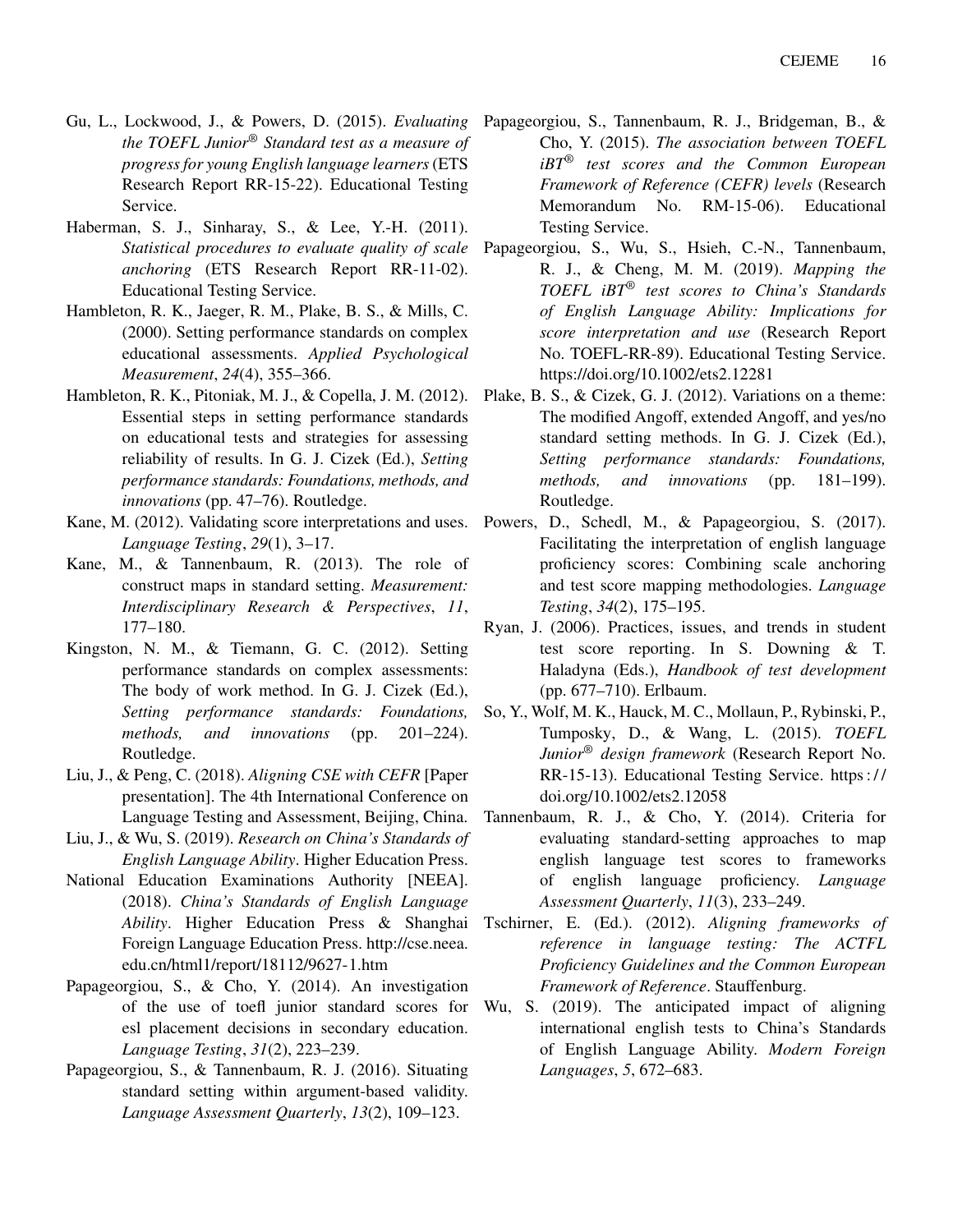## Appendix A

Sample Panelist Rating Form for Reading (Round 3)

| <b>Panelist</b><br><b>Cut score</b> |                    |         |         |         |         |
|-------------------------------------|--------------------|---------|---------|---------|---------|
|                                     | Level <sub>2</sub> | Level 3 | Level 4 | Level 5 | Level 6 |
| Round 1                             |                    |         |         |         |         |
| Round 2                             |                    |         |         |         |         |
| Round <sub>3</sub>                  |                    |         |         |         |         |

Appendix B

Sample of Test Taker Scores Used for Setting Speaking Cut Scores

| <b>Test Taker</b> | Speaking Score (0-16) | <b>Notes</b> |
|-------------------|-----------------------|--------------|
| 45                | 16                    |              |
| 44                | 16                    |              |
| $\cdots$          |                       |              |
| 38                | 14                    |              |
| 37                | 13                    |              |
| $\cdots$          |                       |              |
| 18                | 9                     |              |
| 17                | 8                     |              |